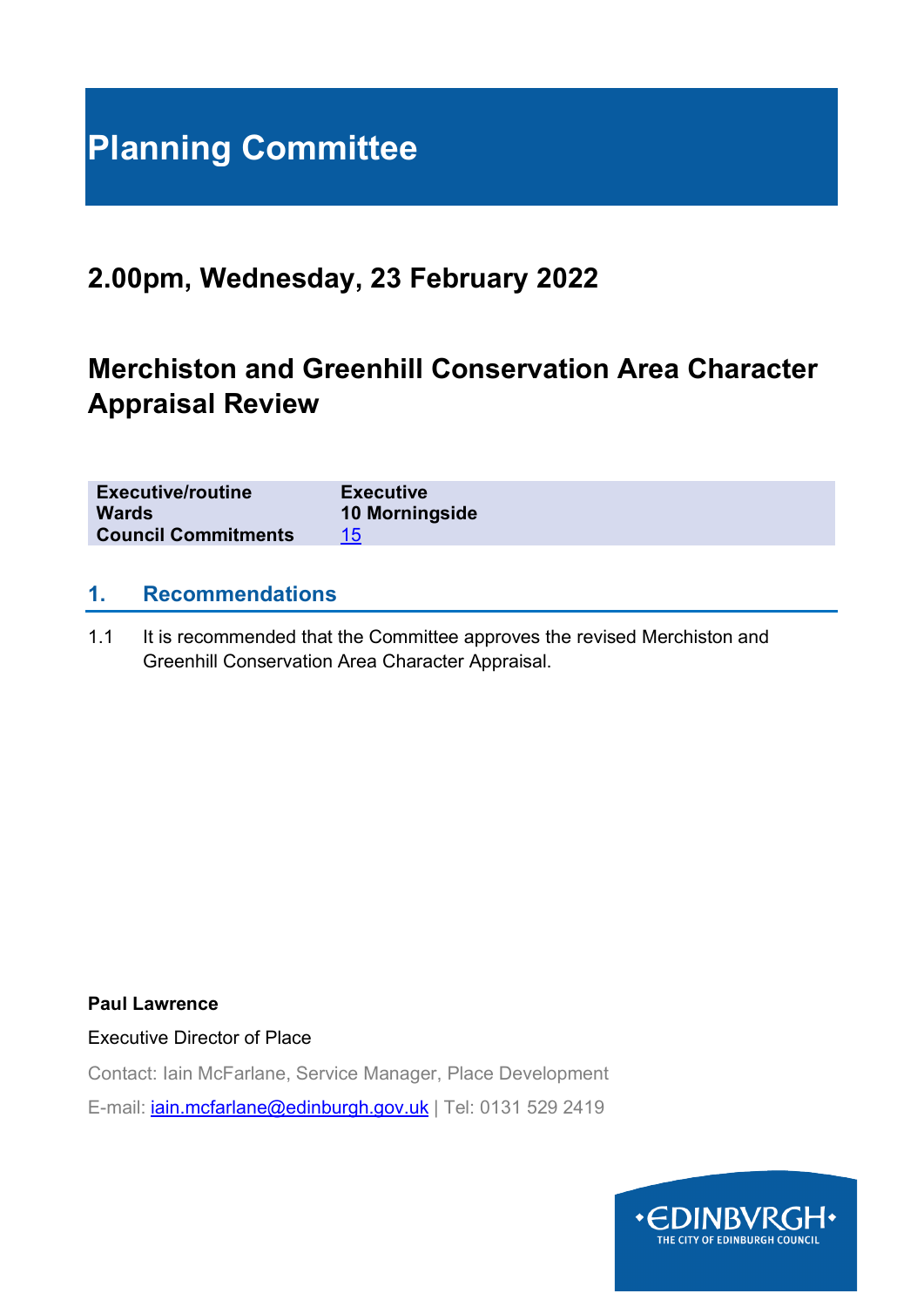# **Report**

# **Merchiston and Greenhill Conservation Area Character Appraisal Review**

# **2. Executive Summary**

2.1 On [22 August 2018](https://democracy.edinburgh.gov.uk/CeListDocuments.aspx?CommitteeId=147&MeetingId=3714&DF=22%2f08%2f2018&Ver=2) the Committee approved an updated programme of review of the existing conservation area character appraisals. This report presents the revised Merchiston and Greenhill Conservation Area Character Appraisal. The revised appraisal has been the subject of consultation.

# **3. Background**

- 3.1 It is a statutory requirement in terms of the Planning (Listed Buildings and Conservation Areas) (Scotland) Act 1997 for local authorities to periodically review conservation area boundaries and consider whether new conservation area designations are appropriate.
- 3,2 The Council completed character appraisals for all the conservation areas in Edinburgh between 1998 and 2007. More recently, appraisals have been approved as part of the designation process for new conservation areas. On [3 October 2013,](https://democracy.edinburgh.gov.uk/CeListDocuments.aspx?CommitteeId=147&MeetingId=3684&DF=03%2f10%2f2013&Ver=2) Committee approved a more interactive format for the conservation area character appraisals and a review of the existing character appraisals.
- 3.3 The review was based on a ranking system to allow prioritisation of conservation areas on the basis of their relative need for an updated appraisal. The appraisals for Inverleith, Grange, Portobello, Leith, Queensferry and the Old and New Town Conservation Areas were completed in the new format.
- 3.4 On [22 August 2018,](http://www.edinburgh.gov.uk/download/meetings/id/58222/item_101_-_review_of_conservation_area_character_appraisals) Committee approved an updated programme for review of the existing conservation area character appraisals. This was based on the age of the character appraisal, with the earliest being given priority, and development pressure, based on the number of applications submitted for planning permission and the extent of recent housing development.
- 3.5 The resulting priority conservation areas were: South Side, Marchmont and Meadows, Colinton, Merchiston and Greenhill, West End, Coltbridge and Wester Coates, Craigmillar Park and Morningside. Trinity Conservation Area was added to the priority list due to local community requests for a review of the boundary of the area. The appraisals for the South Side, Marchmont and Meadows, and Colinton have been completed and approved by Committee.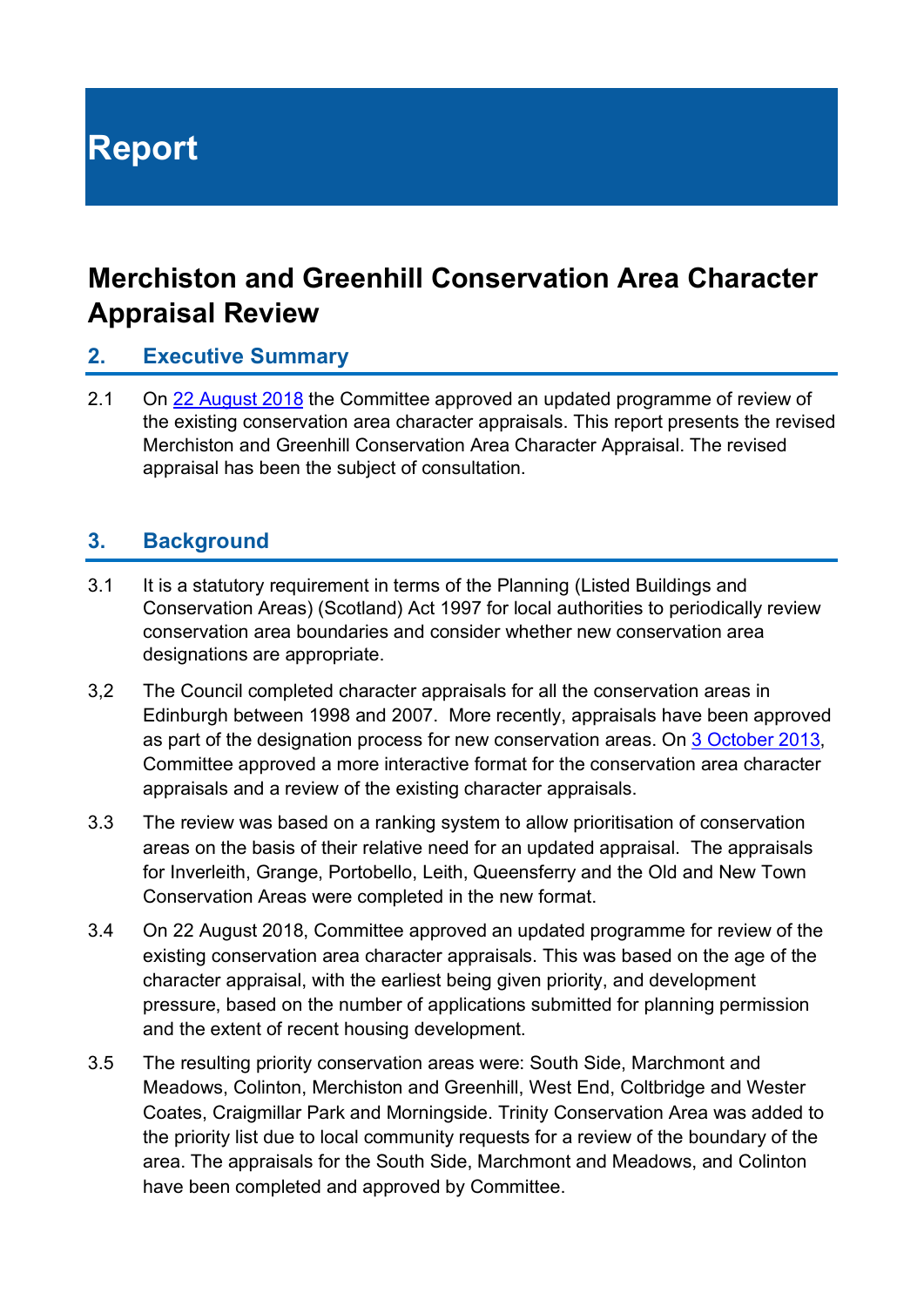# **4. Main report**

- 4.1 This report presents the revised Merchiston and Greenhill Conservation Area Character Appraisal, which was approved as a priority by Committee on [22 August](http://www.edinburgh.gov.uk/download/meetings/id/58222/item_101_-_review_of_conservation_area_character_appraisals)  [2018.](http://www.edinburgh.gov.uk/download/meetings/id/58222/item_101_-_review_of_conservation_area_character_appraisals) The appraisal has been the subject of a consultation.
- 4.2 The Merchiston and Greenhill Conservation Area (map at Appendix 1) was originally designated in May 1986 and the first character appraisal for the area was approved in April 2003.
- 4.3 The statutory definition of a conservation area is an 'area of special architectural or historic interest, the character or appearance of which it is desirable to preserve or enhance'. The Historic Environment Scotland Policy Statement on the criteria for the designation of conservation areas specifies that it is the character or historic interest of an area created by individual buildings and open spaces, and their relationship one with the other which the legislation covering conservation areas seeks to preserve.
- 4.4 The principles of selection for designation as a conservation area include:
	- 4.4.1 Areas of significant architectural or historic interest in terms of specific listed buildings; and
	- 4.4.2 Areas of significant architectural or historic interest in terms of building groupings.
- 4.5 Conservation area character appraisals are intended to help manage change. They provide an agreed basis of understanding of what makes an area special. This understanding informs and provides the context in which decisions can be made on proposals which may affect that character.
- 4.6 The revised character appraisal (Appendix 2) rearranges the text of the original appraisal for its final publication as a digital document that will include images, photographs and interactive maps. The review also involved the addition of a Management section.

# **Consultation**

- 4.7 The draft revised Merchiston and Greenhill Conservation Area Character Appraisal was the subject of a consultation. An on-line questionnaire was set up on the consultation hub to capture views on the draft appraisal, and to encourage comments about how well it defines the special characteristics of the Conservation Area. The consultation ran for six weeks from 19 November 2021 and generated five responses (Appendix 3).
- 4.8 The five respondents considered that the appraisal was either very clear or somewhat clear in terms of the issues in the Conservation Area and strongly agreed or somewhat agreed with the proposed revised appraisal. The comments received and responses thereto are included in Appendix 3. The comments have not resulted in any change to the appraisal.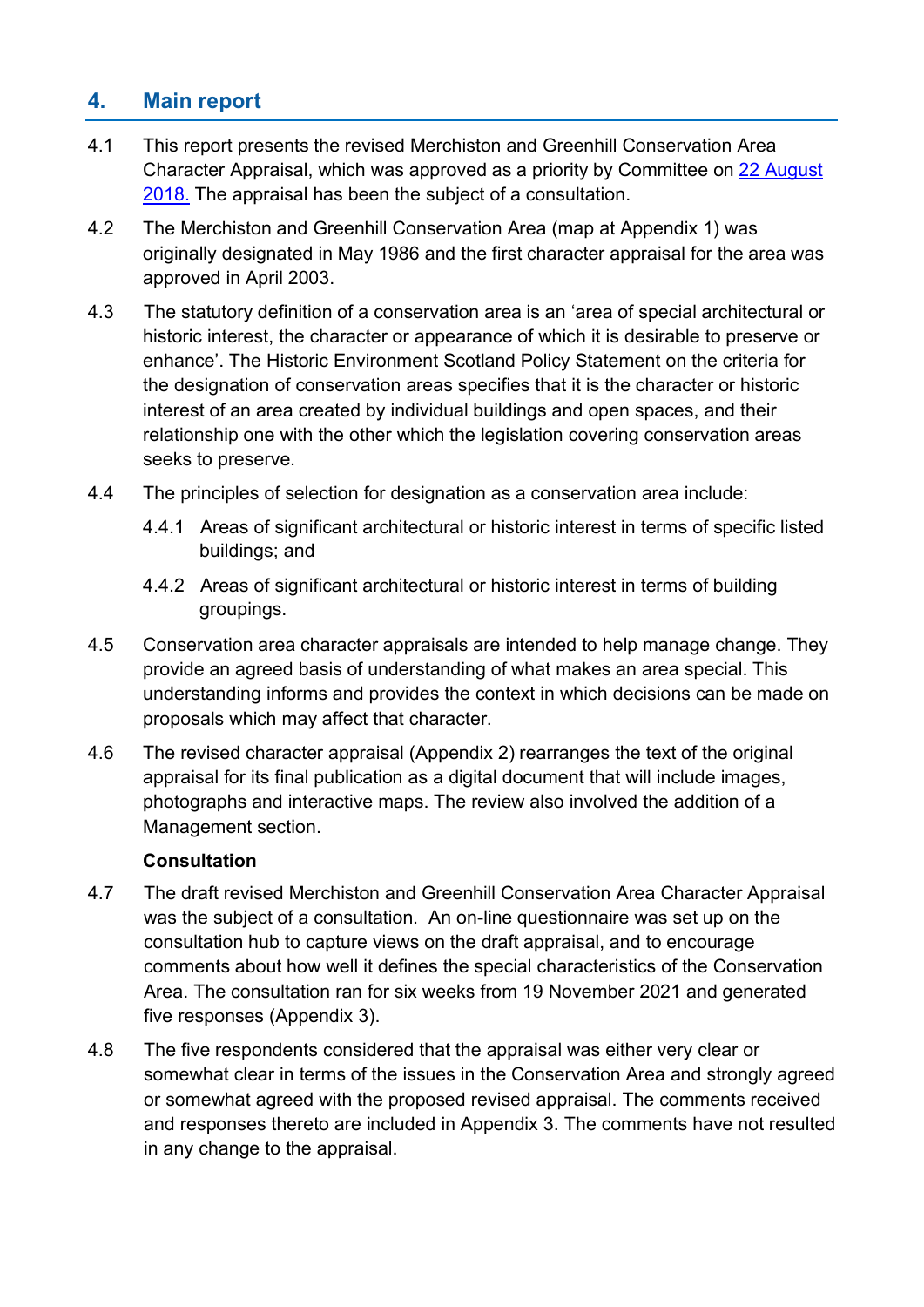# **5. Next Steps**

5.1 Once approved, the Character Appraisal will be published online.

# **6. Financial impact**

- 6.1 There are no immediate financial implications for the Council arising from this report.
- 6.2 The new format for the character appraisals is intended to be viewed online. The Council would not stock a traditional, printed version. However, individual copies could be photocopied on request for customers with difficulties accessing the web version. Demand for this service is expected to be low and the minimal additional costs can be absorbed in existing budgets.

# **7. Stakeholder/Community Impact**

7.1 The draft revised Merchiston and Greenhill Conservation Area Character Appraisal was the subject of a consultation from 19 November 2021 to 31 December 2021. An on-line questionnaire was set up on the consultation hub to capture views on the draft appraisal and boundary changes, and to encourage comments about how well it defines the special characteristics of the Conservation Area.

# **8. Background reading/external references**

8.1 The current Merchiston and Greenhill [Conservation Area Character Appraisal.](https://www.edinburgh.gov.uk/downloads/file/23385/merchiston-greenhill-conservation-area-character-appraisal)

# **9. Appendices**

- 9.1 Appendix 1: Map of the Merchiston and Greenhill Conservation Area.
- 9.2 Appendix 2: Merchiston and Greenhill Conservation Area Character Appraisal.
- 9.3 Appendix 3: Merchiston and Greenhill Conservation Area Character Appraisal: Consultation Results.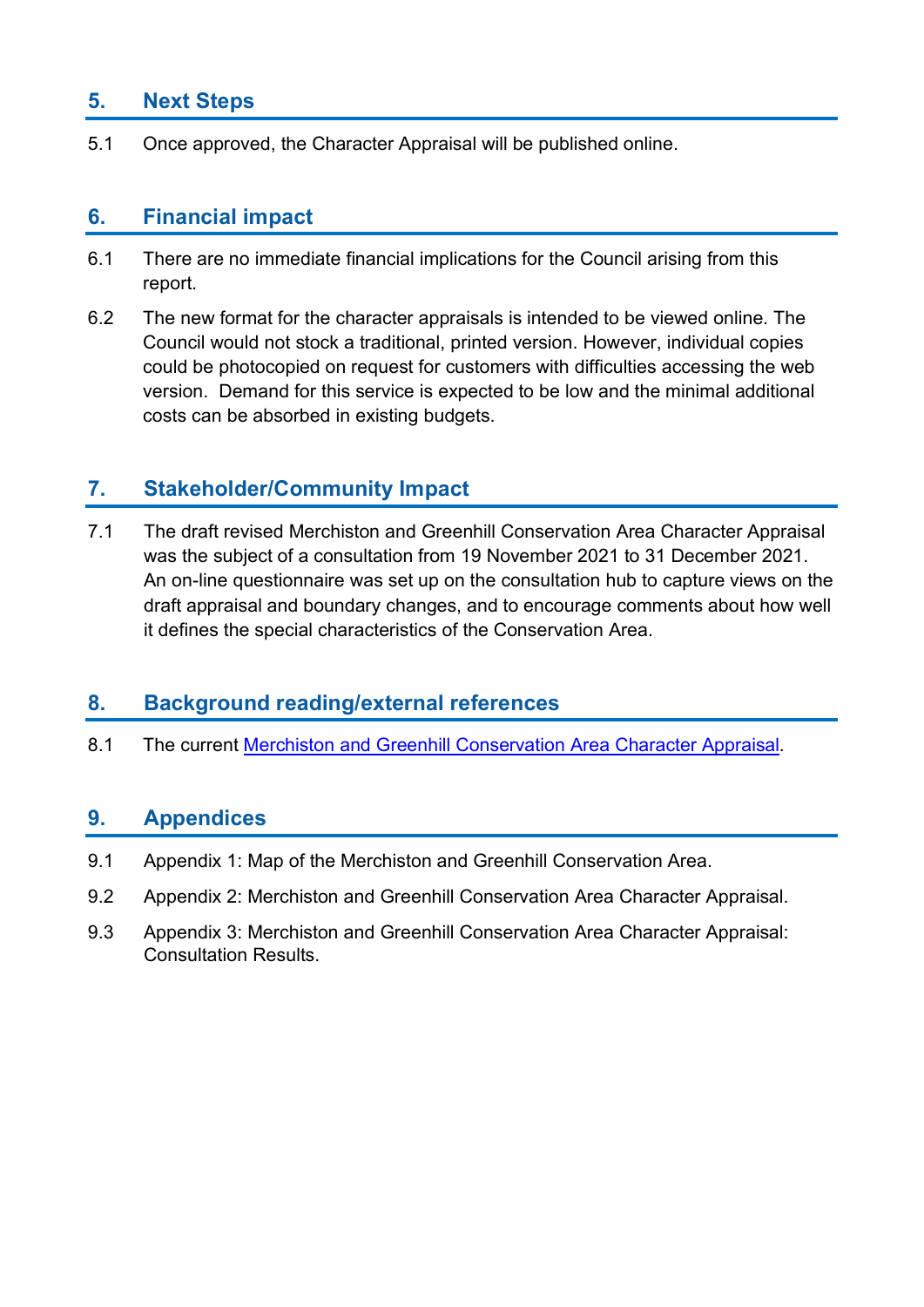Appendix 1: Map of the Merchiston and Greenhill Conservation Area.

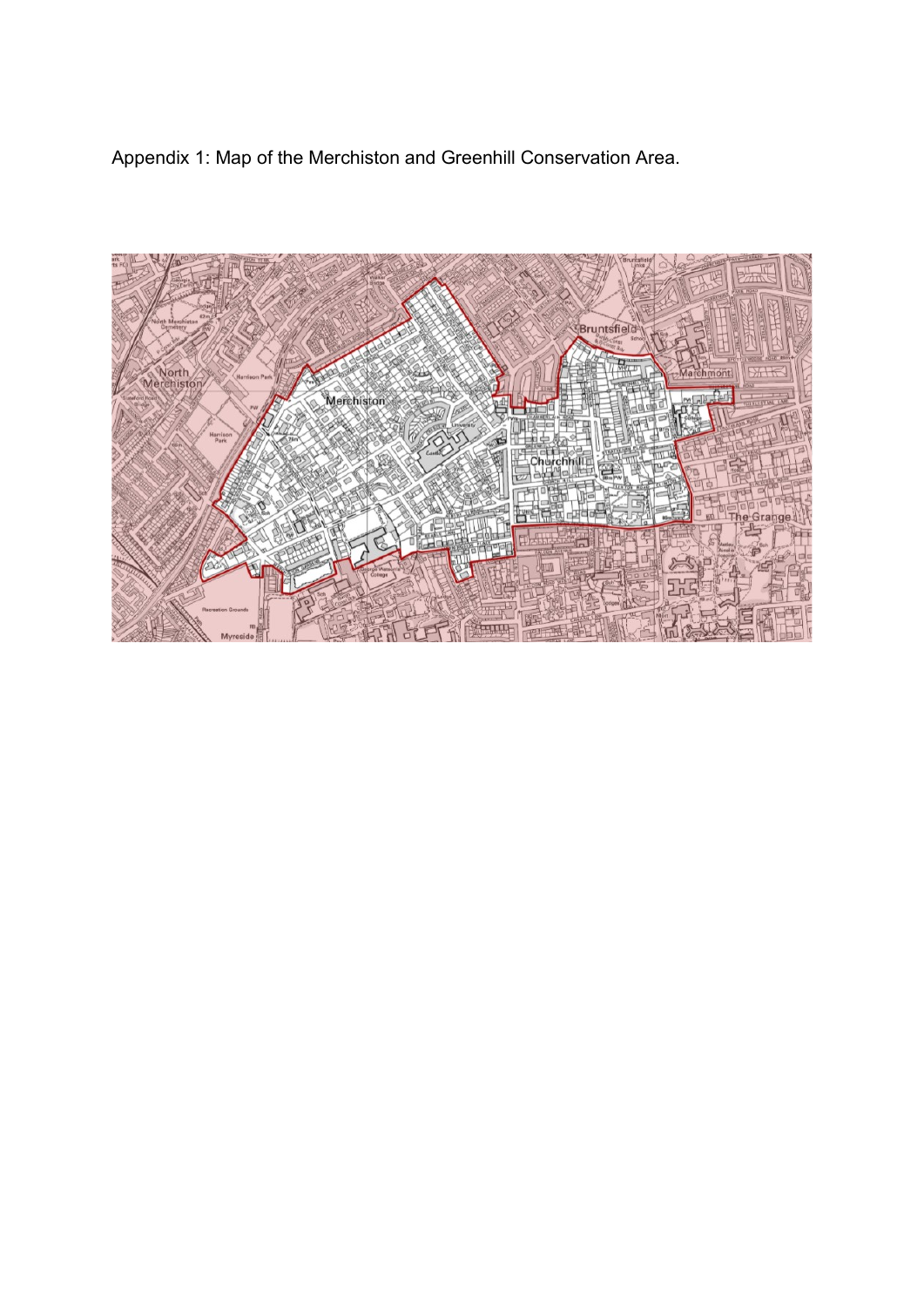# **Appendix 2: Merchiston and Greenhill Conservation Area Character Appraisal.**

# **LOCATION AND BOUNDARIES**

The Merchiston and Greenhill Conservation Area is situated some 2.5 kms to the south west of the City centre.

The boundary of the Conservation Area follows the line of Newbattle Terrace westwards to Morningside Road, runs south of Morningside Place and George Watson's to Colinton Road. It then turns northwards onto Polwarth Terrace, running to the rear of properties on Colinton Road, turning northwards again on Gray's Loan, then runs to the rear of properties on the west of Polwarth Terrace, turning north on Merchiston Avenue, east along Granville Terrace and south to the rear of properties on Merchiston Park. It then turns east to the rear of properties on Chamberlain Road, northwards on Forbes Road, eastwards on Bruntsfield Crescent and southwards on Whitehouse Loan, to the starting point on Newbattle Terrace.

#### **DATES OF DESIGNATION/AMENDMENTS**

The Merchiston and Greenhill Conservation Area was originally designated on 25 May 1986. The boundary was amended on 29 March 1996 to include the late classical villa properties in Merchiston Park and to exclude the Astley Ainslie Hospital which was included in the Grange Conservation Area. Article 4 Directions were approved in 1996.

# **STATEMENT OF SIGNIFICANCE**

The character of the Merchiston and Greenhill Conservation Area is dominated by Victorian villas interspersed with substantial terraces of outstanding quality. The buildings are complemented by a profusion of mature trees, extensive garden settings, stone boundary walls and spacious roads. The villas are in a considerable variety of architectural styles, unified by the use of local building materials.

#### **CONSERVATION AREA CHARACTER APPRAISALS**

Conservation Area Character Appraisals are intended to help manage change. They provide an agreed basis of understanding of what makes an area special. This understanding informs and provides the context in which decisions can be made on proposals which may affect that character. An enhanced level of understanding, combined with appropriate management tools, ensures that change and development sustain and respect the qualities and special characteristics of the area.

"When effectively managed, Conservation Areas can anchor thriving communities, sustain cultural heritage, generate wealth and prosperity and add to quality of life. To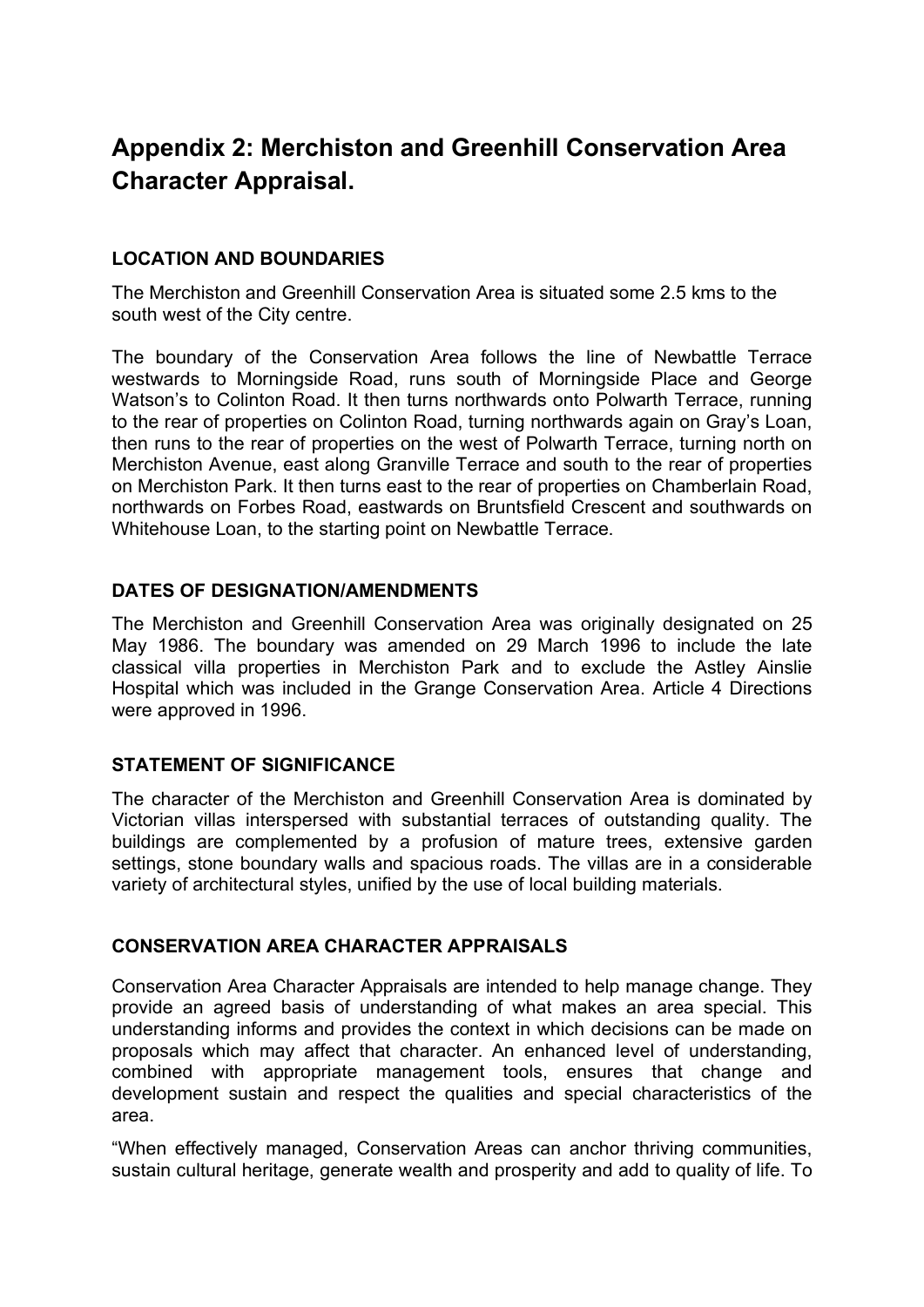realise this potential many of them need to continue to adapt and develop in response to the modern-day needs and aspirations of living and working communities. This means accommodating physical, social and economic change for the better.

Physical change in Conservation Areas does not necessarily need to replicate its surroundings. The challenge is to ensure that all new development respects, enhances and has a positive impact on the area. Physical and land use change in Conservation Areas should always be founded on a detailed understanding of the historic and urban design context."

From PAN 71, Conservation Area Management. [www.scotland.gov.uk/Publications/2004/12/20450/49052](file://c-cap-nas-01/home$/0302867/Trinity/TRINITY%20CACA%20REVIEW/LATEST/www.scotland.gov.uk/Publications/2004/12/20450/49052)

#### **HOW TO USE THE APPRAISAL**

The analysis of the Merchiston and Greenhill Conservation Area's character and appearance focuses on the features which make the area special and distinctive. These are considered in terms of:

- Historical Origins and Development;
- Structure and Townscape, which describes and draws conclusions regarding the overall organisation and macro-scale features of the area;
- Key Elements, which examines the smaller-scale features and details which fit within the structure; and
- Management: The Management section outlines the policy and legislation relevant to decision-making in the area. Issues specific to the area are discussed in more detail and recommendations or opportunities identified.

This document is not intended to give prescriptive instructions on what designs or styles will be acceptable in the area. Instead, it can be used to ensure that the design of an alteration or addition is based on an informed interpretation of context. This context should be considered in conjunction with the relevant Local Development Plan (LDP) policies and planning guidance.

# **HISTORICAL ORIGINS AND DEVELOPMENT**

'When the outbound tram car reaches Churchill, before travelling steeply into the valley at Morningside, that fine view of the Pentlands, the scarred flank of Caerketton ahead, opens up before us, with perhaps a plough-man turning a furrow in the middle-distance, and a shepherd with his dogs, driving white sheep across the dark green background.' (*Auld Reekie,* Alasdair Alpin MacGregor, 1942).

The Conservation Area consists of the former estates of Greenhill, East Morningside and Merchiston which were located on the historic Burgh Muir, an area of woods and marshland to the south of Edinburgh.

In 1586, the western Burgh Muir was feued and the Greenhill Estate was established. The Estate was in the ownership of the Livingstone family during the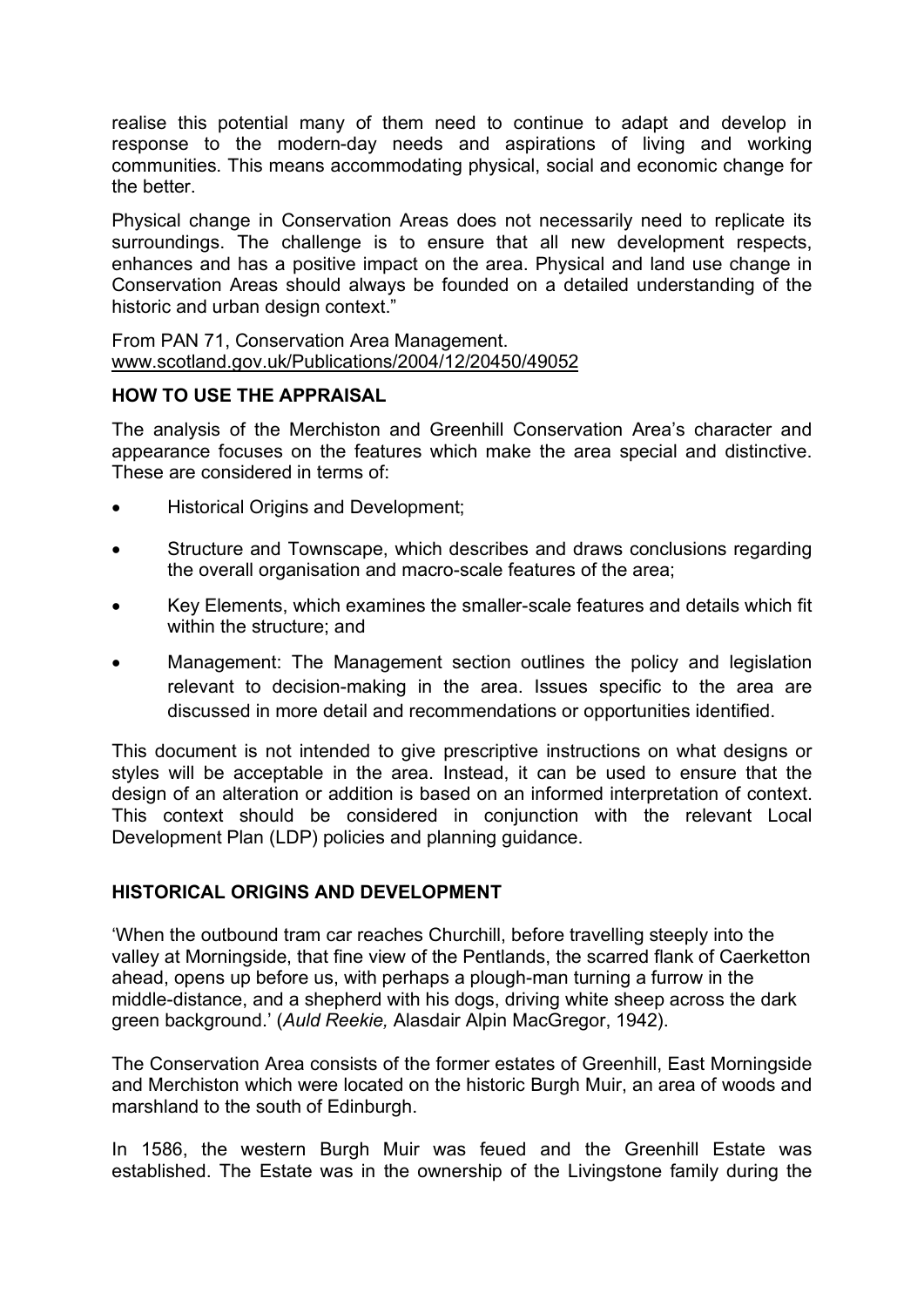seventeenth century, and the name was possibly coined by John Livingston, who acquired the Estate in 1636. The name may be descriptive of the cultivated land contrasting with the adjoining heathland of Bruntsfield Links, and the -hill would have been the slight eminence (between Bruntsfield Gardens and Forbes Road) which became the site of the Livingston's Greenhill House in the latter part of the seventeenth century. The house is depicted as three storeys and attic in traditional style on a stone plaque at the corner of Bruntsfield Gardens and Bruntsfield Place, and is described as a 'gabled manor house'. It was located in extensive grounds at the end of the present-day Forbes Road. The house was demolished in 1884. The mausoleum, reputedly that of John Livingstone, the original owner of the Estate stands within a garden in Chamberlain Road. Churchhill was established after Dr Thomas Chalmers built a house known as Kirkhill (now 1 Church Hill) in 1842.

By 1849, a new road, formed by Bruntsfield Terrace and Greenhill Gardens, connected Bruntsfield Place with the east end of Church Hill. The east end of Chamberlain Road was formed by 1852 and Greenhill Park was developing by 1859. Forbes Road was opened through the policies of Greenhill House in 1864, and the House itself was pulled down in the course of forming Bruntsfield Gardens in 1884. The development of the eastern part of Greenhill began in 1871 with Bruntsfield Crescent and Greenhill Terrace, followed by Strathearn Place and, by 1875, Greenhill Place and St Margaret's Road.

References to Merchiston first appear in the mid-thirteenth century. Alexander Napier, a successful merchant and provost of Edinburgh, acquired Merchiston in 1438, and the Napier family were responsible for the construction of Merchiston Tower in the fifteenth century. John Napier, the inventor of logarithms which made a major contribution to the advancement of science, was born at Merchiston in 1550. The Tower was used as the base for Merchiston Castle School for around 100 years from the 1830s. Following the School's move to new premises at Colinton, the Tower was left unoccupied for most of the period up to its amalgamation into the then Napier College's new building in 1964.

From the 1850s, the Merchant Company sold feus in the land of Merchiston Castle. The development was supervised by David Rhind until 1864, when he was replaced by David MacGibbon. Merchiston Place was begun by 1861, and Merchiston Avenue (1867) replaced an early loan connecting the Burghmuirhead with Fountainbridge. Burghmuirhead was the name applied to the triangle of ground between Colinton Road, Abbotsford Park and Morningside Road. It was feued from the Burgh Muir in 1586 and the name derived from its position at the summit of the Muir.

The Greenhill Estate was feued for building in 1840 and substantial villas were constructed in Greenhill Gardens (1852) and Abbotsford Park (1858). Following the demolition of Greenhill House in 1884, a number of quarries were opened within its grounds, the stone from which was used to construct many of the local tenements.

Whitehouse Loan and Terrace take their names from the ancient Whitehouse estate. The earliest mansion-house was built on the estate in the early sixteenth century, and in the 1830s the house, then dating from 1670, was rebuilt and extended to form St Margaret's Convent. The complex of buildings is now the Gillis Centre. Strathearn Place was originally closed off at its west end by a villa. This was demolished in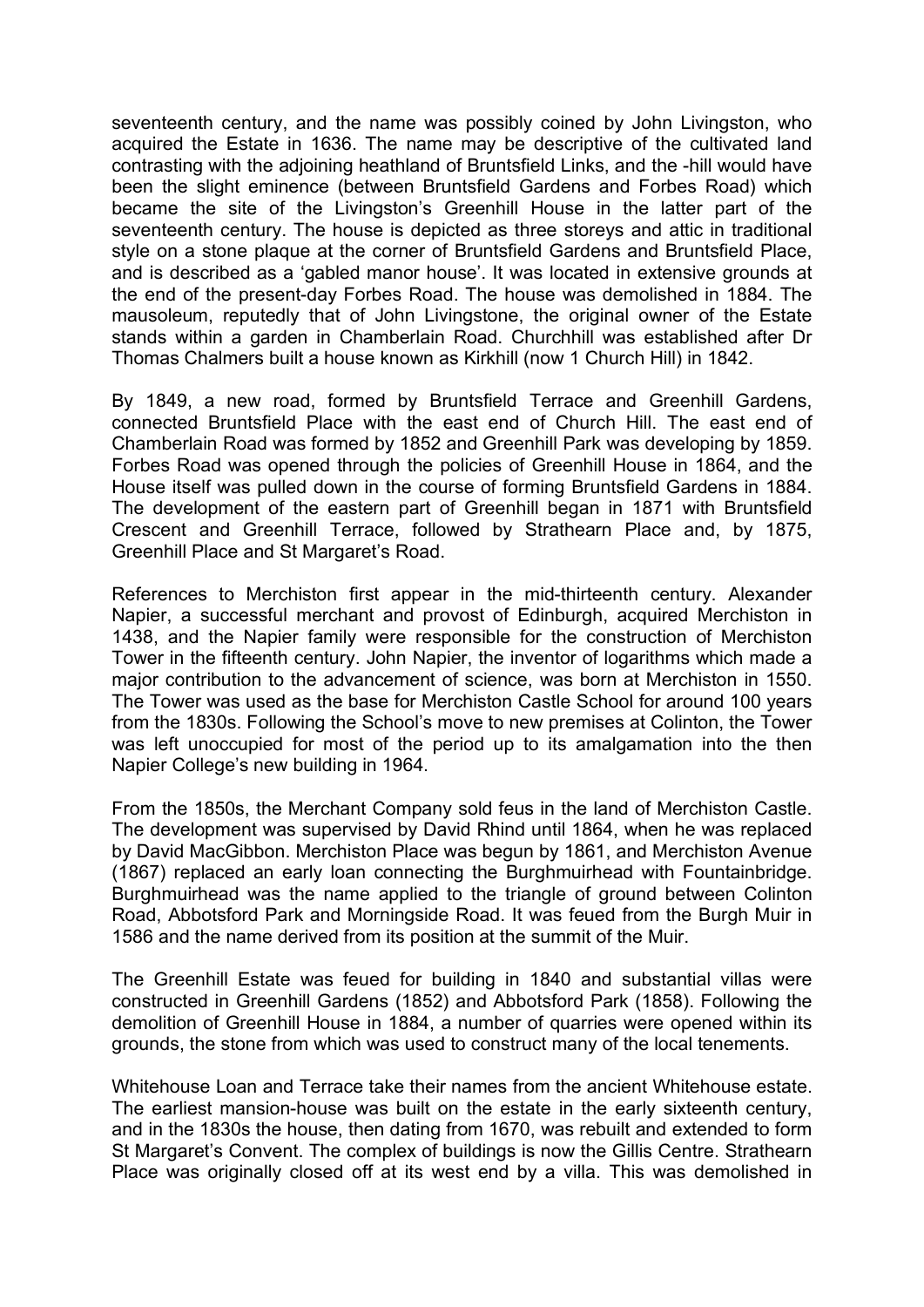1900 when the horse-drawn tramline between Churchill and Marchmont was replaced by a cable car. The sharp corner at Strathearn Place and Greenhill Gardens required a manned set of points, and the small stone building in the garden of 17 Strathearn Place is the attendant's booth. Greenhill Cottage which was located at the east end of Bruntsfield Terrace formed the nucleus for the development of Bruntsfield Hospital in the late nineteenth century, which was converted to flats in 1989.

The spatial layout of the area was well established by the end of the late nineteenth century, affording little opportunity for new development. Change during the twentieth century has mainly been associated with the expansion of educational uses, the conversion of villas into flats, and a degree of infill development and development within garden grounds.

#### **STRUCTURE AND TOWNSCAPE**

Essential Character

- The topography accentuates the urban form and landmark buildings.
- Key views to landscape and townscape features throughout the city.
- Solidity, robustness, spaciousness, intimacy and impressive visual variety are derived from the formal and informal layout of blocks of villas, terraces, and other groups of buildings.
- A dominant traditional layout and mature townscape of consistent and human scale.
- The distinctive integration of townscape and landscape.
- Sensitive changes of density and building types, and a consistent domestic grain scale and building mass.
- Generous settings which provide effective separation between changes in urban form, land uses and villa pattern are an important townscape element.
- Permeability and legibility derived from numerous long and short vistas to open spaces, panoramic views, landmarks and focal points.

The Conservation Area has a prominent location situated on a localised ridgeline between the edge of the city centre and the Braid Burn valley. From the edge of the Old Town, the topography undulates, descending to a low point along the edge of the Meadows. From here the land rises through Bruntsfield Links to a high point close to Holy Corner in the heart of the Conservation Area, before descending again through Morningside down to the Braid Burn. Blackford Hill and Craiglockhart Hill rise to the south in the intervening area creating foreground landscape features against the more distant Braid Hills and Pentland Hills.

As a result of this elevated location there are fine views afforded many of the properties and streets in the area, to the Castle, Arthur's Seat, the Braid Hills, the Pentlands, and as distant as the Moorfoot and Lammermuir Hills. The prominence of the ridgeline also reinforces the visibility of landmark buildings within the area.

Two major roads define the structure of the core of the Conservation Area. Morningside Road connects Merchiston with Greenhill while Colinton Road, largely a tree lined avenue, runs between two distinct parts of Merchiston. Both roads provide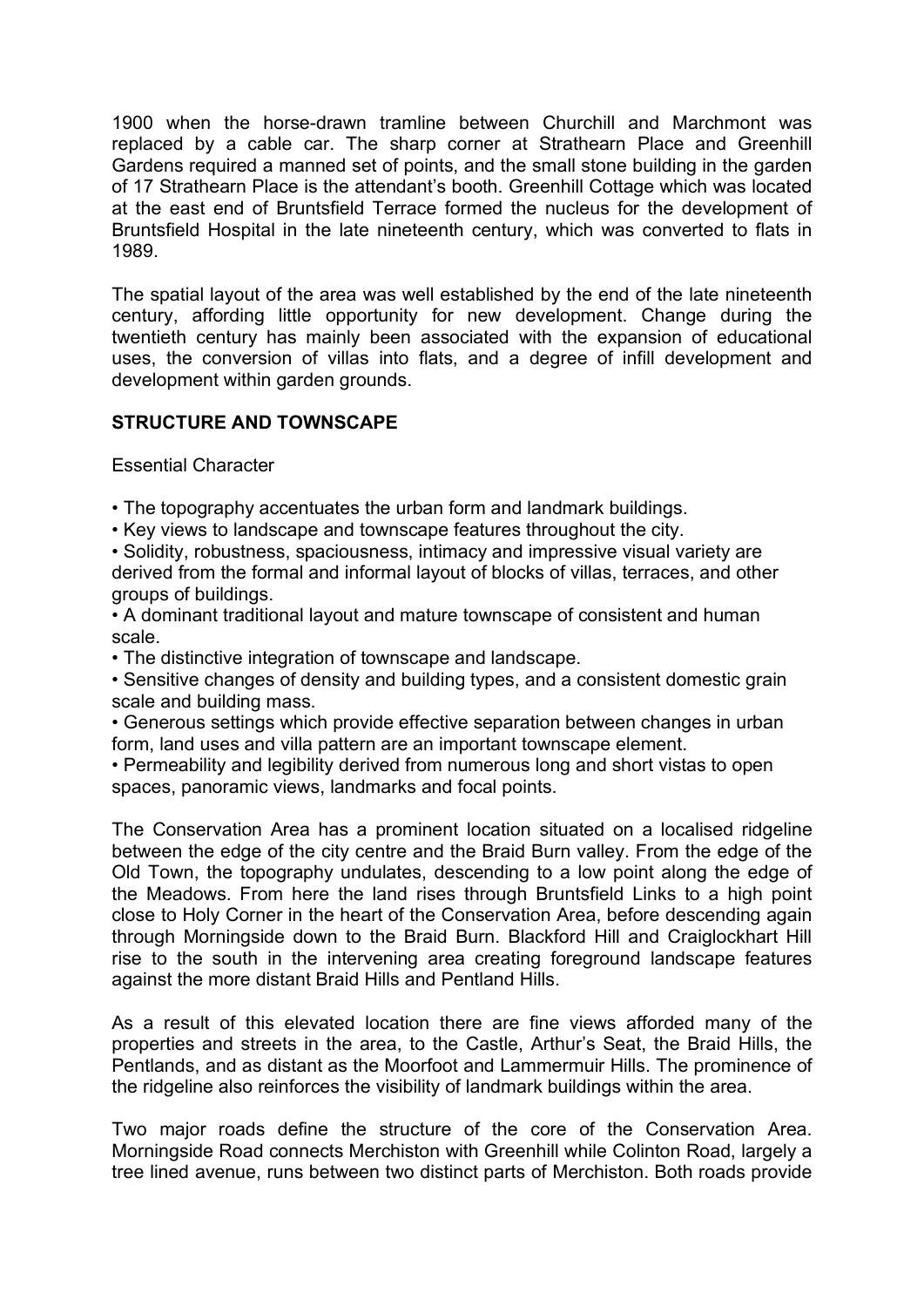the major entry points to the Conservation Area. They meet at Holy Corner forming one of the most striking and well-known townscape features in the city outside of the central area. The corner is part of the ʻhigh street' running along Morningside Road extending towards Bruntsfield. The four impressive church buildings, together with adjacent houses and tenements, present a cluster of landmarks providing focus, vistas and legibility to considerable parts of the surrounding area.

The most regular pattern of development occurs in the predominantly rectangular grid layout on the north side of Colinton Road between Merchiston Park and Gillsland Road. In contrast, the part of Merchiston to the south of Colinton Road, focused around Albert Terrace, is much more organic with curved roads and building frontages.

There are some small lanes and culs-de-sac within the perimeter blocks which contribute towards a feeling of semi-rural seclusion, intimacy and offer contrast and variety. At the south western end of this section, near George Watson's school, there is a change of layout with substantial villas and semi-detached houses fronting Colinton Road and two terraces at right angles to one another behind.

Churchill has its own varied building types and layout character. Some, such as the terrace in Greenhill Place, are more urban while others, as in Pitsligo Road and Clinton Road, are very low density and unmistakably suburban with very large houses in generous landscape. A contrasting part with a semi-rural feel occurs to the southeast between the villas of Newbattle Terrace and Whitehouse Loan. It is formed by a combination of cottages, very secluded houses, gatehouses, high stone walls and prevailing dense mature vegetation.

The spatial layout of the area was well established by the early years of the twentieth century. Although there have been several significant developments of which the university buildings are the most substantial and prominent. Elsewhere the changes have been small scale and incremental, and the overall spatial structure of the area has remained substantially unchanged for a significant period.

There are very few large public open spaces in the area, although Bruntsfield Crescent has its superb setting facing the Links. Greenhill Gardens contains an important private open space with a strong public dimension. The Union Canal defines the western edge of Merchiston while the private gardens in Merchiston Gardens present a secluded local amenity. The large lawn in front of Watson's College adds to the imposing presence of the building and helps to separate its institutional function from the residential environment.

A number of sites have been redeveloped with modern blocks of flats. This is most evident in the area west of Colinton Road, notably in Ettrick Road. In some instances, their bulk and siting contrasts sharply with the more domestic, elegant setting and fine grain of houses prevailing in the area. The provision of traditional generous separation distances between new mansion blocks of flats and original villas nearby is an important factor in retaining the character and appearance of the area. Large rear gardens are also an important feature of the urban structure.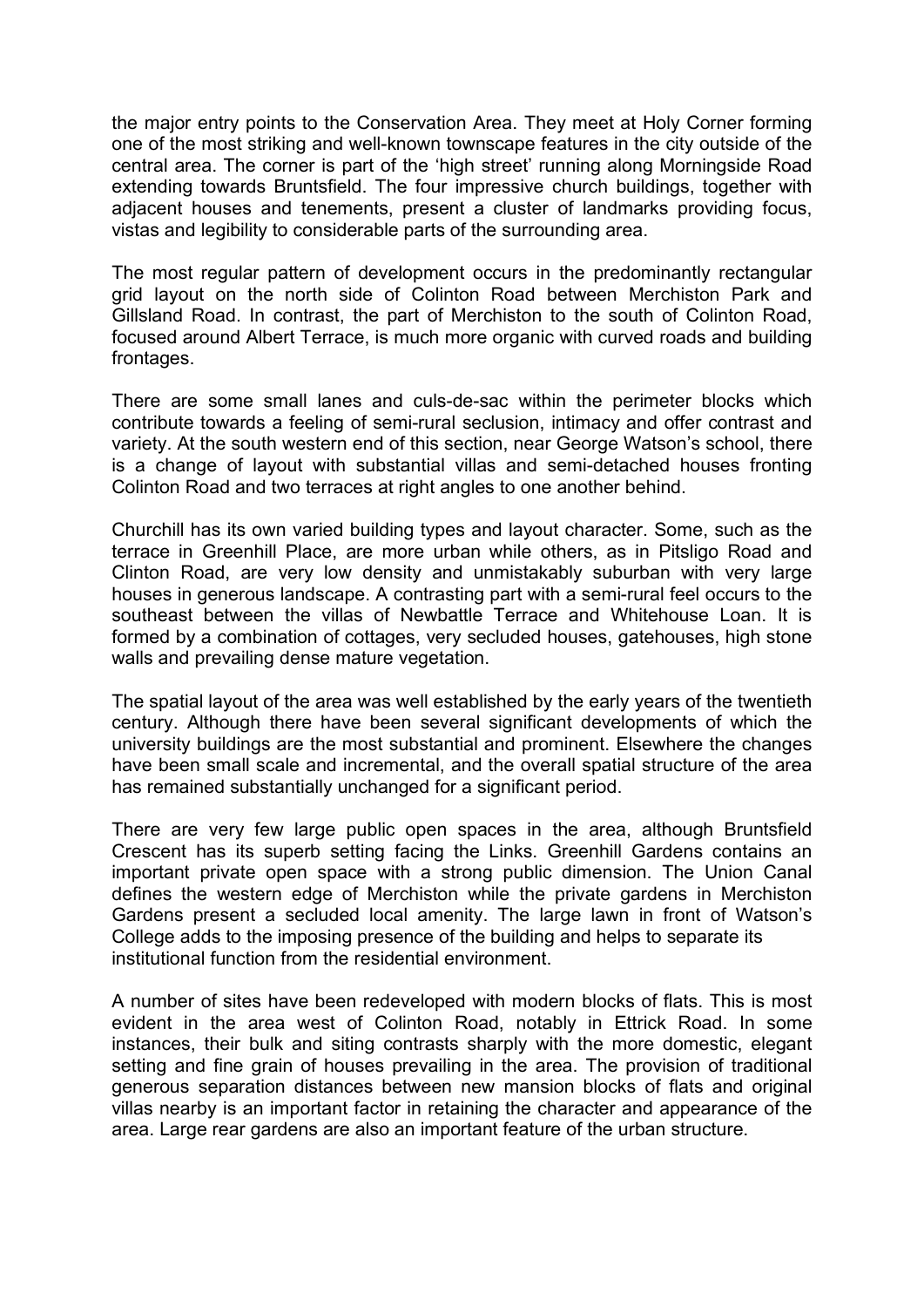Over the years, changes in the way the land and buildings have been used have mainly been the result of the conversion of villas and terraced houses into flats. There has also been a limited amount of demolition, infill and backland development in garden grounds.

The largest modern buildings are Napier University and George Watson's College. The university is a dominating presence placed hard against Colinton Road, while the college is well set back, less assertive and well-integrated into its surroundings. Other substantial structures are the Gillis Centre in Whitehouse Loan, the Churchill Theatre, and the Holy Corner churches.

Traditional purpose-built flatted development is restricted to a limited number of places, notably Morningside Road and Merchiston Crescent/ Mardale Crescent. The latter group, with its distinct geometrical layout, fine grain, curved facades, and striking grey stonework, presents an imposing tenement form in the area. These buildings contrast in mass, scale and density with the surrounding predominant villa pattern. However, the contrast is not harsh. Human scale is provided by the clear vertical rhythm expressed in the elevational composition, the picturesque roof profile, the widths of bay windows with low sills, continuous individual and shared access doors flanked by a regular pattern of grouped windows and small enclosed front gardens. In the middle of both these crescents semi-detached and terraced villas create a break of scale and add variation to the grouping. The tenements also offer attractive end vistas to nearby streets providing a clear sense of direction. Their compactness, solidity and durability add to their valuable contribution to the townscape.

Within the predominantly villa areas there are also fine two and three storey Victorian and Edwardian terraces. Some, such as Albert Terrace, are quiet and secluded while others, such as Rochester Terrace and Bruntsfield Crescent are boldly urban. The longest terrace is in Greenhill Place. Its frontage is punctuated by a taller pavilion at its centre and by wider plots at both ends. The terrace is an excellent example of closure of vista to St. Margaret's Road with the entrance to and the highest part of the Gillis Centre containing the vista at the other end. The terrace faces a classic low density and heavily landscaped villa area. Although so different in character they sit in attractive harmony. The integration of the contrasting styles is assisted by high stone walls, the number of mature trees, and green open space which flow around the houses.

The care shown in the design of several other terraces is noteworthy. Merchiston Gardens, for example, shows verticality and subtle variety in height and roof detailing in what seems to be, at first inspection, uniformity. The neighbouring terrace in Gillsland Road also has a pleasant scale, detailing and stepped skyline following the topography.

Morningside Road, and its short continuation into Colinton Road, is the only part with a sizeable number of traditional shops, cafes and restaurants. They occupy the ground floor of three and four storey tenements. This is the most vibrant and busy part of the Conservation Area in close proximity to the university, churches, theatre, cinema and supermarket.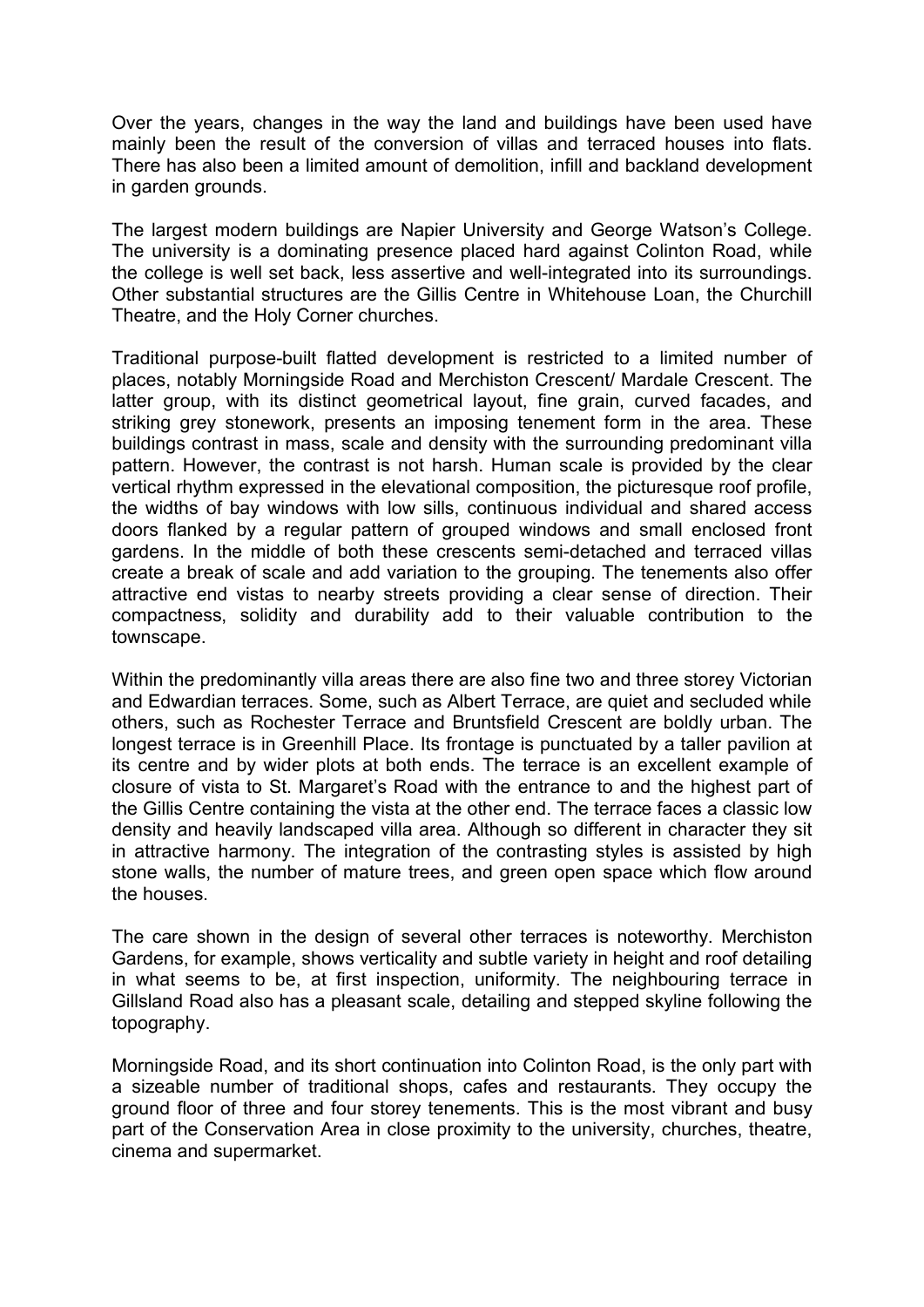# **KEY ELEMENTS**

#### **Architectural Character**

Essential Character

• The architectural significance of individually designed villas and terraces in the area.

• The variety of architectural styles that contribute to the overall character.

• High quality stone-built architecture of restricted height, generous scale and fine proportions enclosed by stone boundary walls, hedges and trees which define the visual and physical seclusion of the villas.

• The significant degree of uniformity resulting from the predominant use of traditional building materials: of local sandstone for buildings and boundary walls and Scots slate for roofs.

The architectural character of the area is dominated by Victorian villas interspersed with substantial terraces of outstanding quality. The buildings are complemented by the profusion of mature trees, extensive garden settings, stone boundary walls and spacious roads. The villas are in a considerable variety of architectural styles, unified by the use of local building materials.

Architectural unity is also emphasised by the location of properties within predominantly generous feus which gives the area a generally low density. The stone boundary walls, which typify boundary treatments, contribute to the visual and physical seclusion of the villa development, give definition to the street layout and create a clear distinction between public and private spaces.

Tenement development is restricted to Morningside Road which separates the two main villa areas, and contains the notable grouping of churches at ʻHoly Corner', an important part of the area's character. The tenement buildings contrast in mass, density and scale with the main area of villa development. A number of good quality timber shop fronts are included within the tenement group.

The fine collection of spacious and stylish, mainly Victorian villas incorporate buildings of distinguished architectural character. The diversity of styles ranges from restrained classical through the picturesque to the exuberance of Victorian eclecticism. Villa development also afforded the opportunity for architectural enrichment. Finials, trellises, towers, gazebos and campaniles are evident throughout the area and all contribute to the overall character. Despite this variety, a significant degree of unity is achieved by the predominant use of local grey sandstone for buildings and garden walls and natural slates for roofs.

Significant buildings in the area include:

• The succession of elaborate French-style villas by Edward Calvert around Spylaw Road.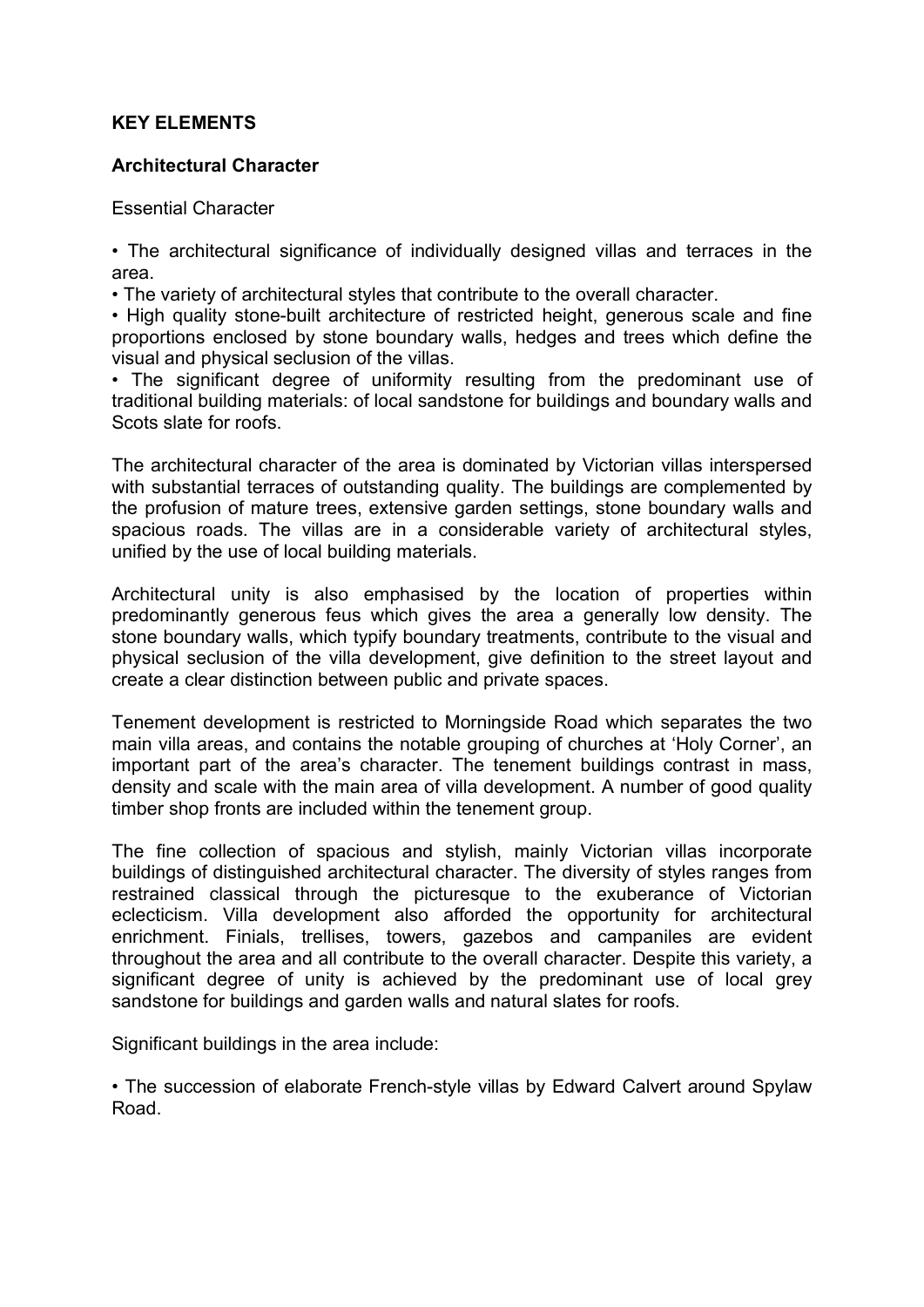• The baronial St Bennet's on Greenhill Gardens with its crowsteps and corner tower which dominates the ʻArcadian formality' of Greenhill Gardens, and is adjoined by the distinctive copper domed Greek-looking archiepiscopal chapel.

• Lammerburn at 10 Napier Road is a two-storey villa designed in 1860 by Sir James Gowans. It is an example of Gowans' eccentric style with a roofscape of strongly projecting bracketed eaves and walls of variegated stonework. Gowans' Rockville, which stood opposite on Napier Road, was demolished in 1966 and replaced with flatted blocks - only the boundary walls now survive.

• The original East Morningside House on Clinton Road, home of Susan Ferrier, the Georgian novelist, which is complete with an old stone lectern dovecote.

• The mid-seventeenth century burial enclosure in Chamberlain Road is the only remaining relic of the Greenhill estate.

• ʻHoly Corner' is a crossroads, a well-known local landmark and an architectural focal point within the Conservation Area. The four churches which make up ʻHoly Corner' are all category ʻB' Listed Buildings of Special Historical or Architectural Interest:

North Morningside Church stands on the corner of south east corner of Chamberlain Road and Morningside Road. It dates from 1879. It is a large Romanesque aisled church with church hall and vestry, orientated to the south with a tower to the north west. It is finished in grey sandstone, squared and snecked rubble with ashlar dressings. It is no longer in ecclesiastical use, having been converted to the Eric Liddell Centre in the early 1990s. It is named for Eric Liddell, the Olympic runner and missionary whose life was featured in the film, ʻChariots of Fire'. The centre is used for a variety of community care and education projects, and has a bookshop and coffee house. The building retains fine quality stained glass work.

Morningside United, originally Morningside Congregational Church, on the north corner of Chamberlain Road and Bruntsfield Place. Designed in an Early Christian Revival style in 1927 by James McLachlan, it replaced an earlier church built in 1863. It is a small elaborately composed Art Deco-Romanesque building finished in a pinkish rough stone with a red pantiled roof, a series of arcades along the side of Chamberlain Road, and an attractive small-scale campanile or bell-tower.

Christ Church dates from 1875 and was designed by Hippolyte Jean Blanc in a cruciform-plan French Gothic style with a tall elegant ashlar spire which dominates the north-west quadrant. It is finished in cream sandstone, and squared and snecked rubble with ashlar dressings. There are low rubble boundary walls, with octagonal ashlar gatepiers and cast-iron railings with fleur-de-lis heads.

The Baptist Church was designed by MacGibbon & Ross in 1872 for the Free Church and opened in 1894. The church, designed in a Gothic style, has a tall pinnacle south-east steeple. The church hall and offices are to the north west, with modern additions flanking to the south and north. It is finished in cream sandstone, and squared and snecked stugged rubble with ashlar dressings. The low rubble wall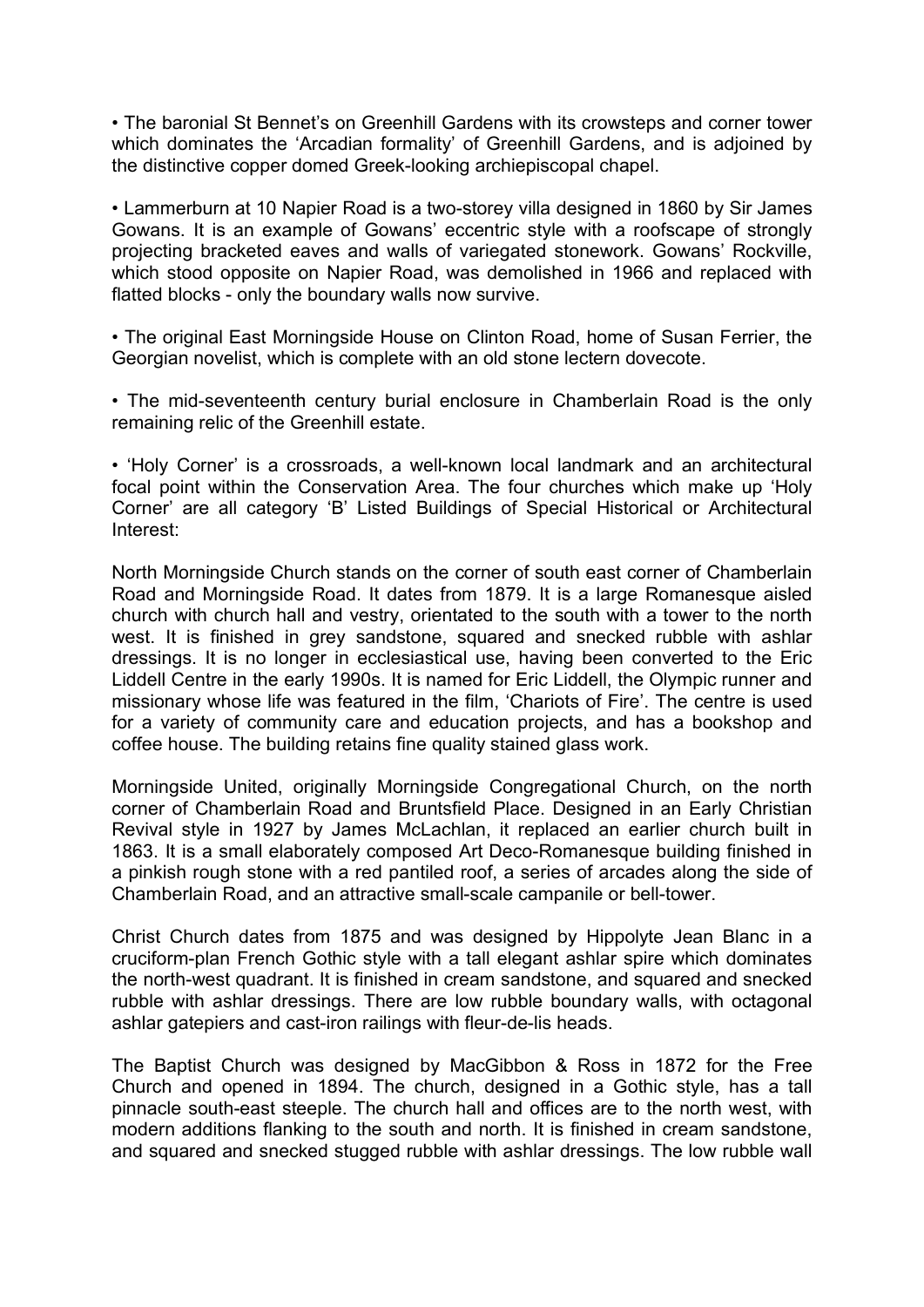to the front has octagonal coped gatepiers. The church was built in the old area of Burghmuirhead within the lands of Greenhill.

Other prominent non-ecclesiastical buildings at ʻHoly Corner' include the curved corner tenement block with a mansard French pavilion roof and ground floor shops on the south west quadrant and the Classical building designed by Peddie & Kinnear on the north west quadrant. Beyond, down Colinton Road and visible above the trees, is the modern seven-storey block of Napier University.

Significant public buildings include:

• Napier College which dates from 1962 and is designed around Merchiston Castle, a fifteenth century L-plan tower house which is a Scheduled Ancient Monument. The eastern block is seven storeys of brickwork with other elevations in quartz-faced slabs.

• George Watson's College on the south side of Colinton Road.

• The Church Hill Theatre was originally built as the Morningside Free Church and dates from 1892. It has a substantial rectangular plan in a Renaissance style finished in red ashlar sandstone, and was converted for use as a theatre in 1962-5.

• The category ʻA' listed Gillis Centre complex of buildings on Whitehouse Loan including the neo-Norman chapel and the pink and cream sandstone rubble main Convent buildings with their high coped boundary walls and distinctive ashlar gatepiers with ball finials to Whitehouse Loan.

• The red sandstone former Warrender Church on Whitehouse Loan which was converted to residential use in the 1980s.

Napier House is a rare example in Scotland of the American-influenced mansion flats, designed in the mid-1930s by the Arts & Crafts architect John Jerdan. It is a five-storey block of horizontally proportioned flats in yellow harling with strong red brick string courses, plinth and parapet. Typical 1930's details include the horizontally proportioned modern styling and windows.

#### **Activities and Uses**

Essential Character

- The predominance of residential uses within the area.
- The proximity to the Morningside neighbourhood shopping centre.

• The contrast between activity on the through routes and general tranquillity in the main villa areas.

• The concentration of educational establishments in the area.

The area is principally residential with a range of shops and other commercial activities occupying ground floor units on Morningside Road. A limited number of villas are used for non-residential uses such as schools and offices. The area also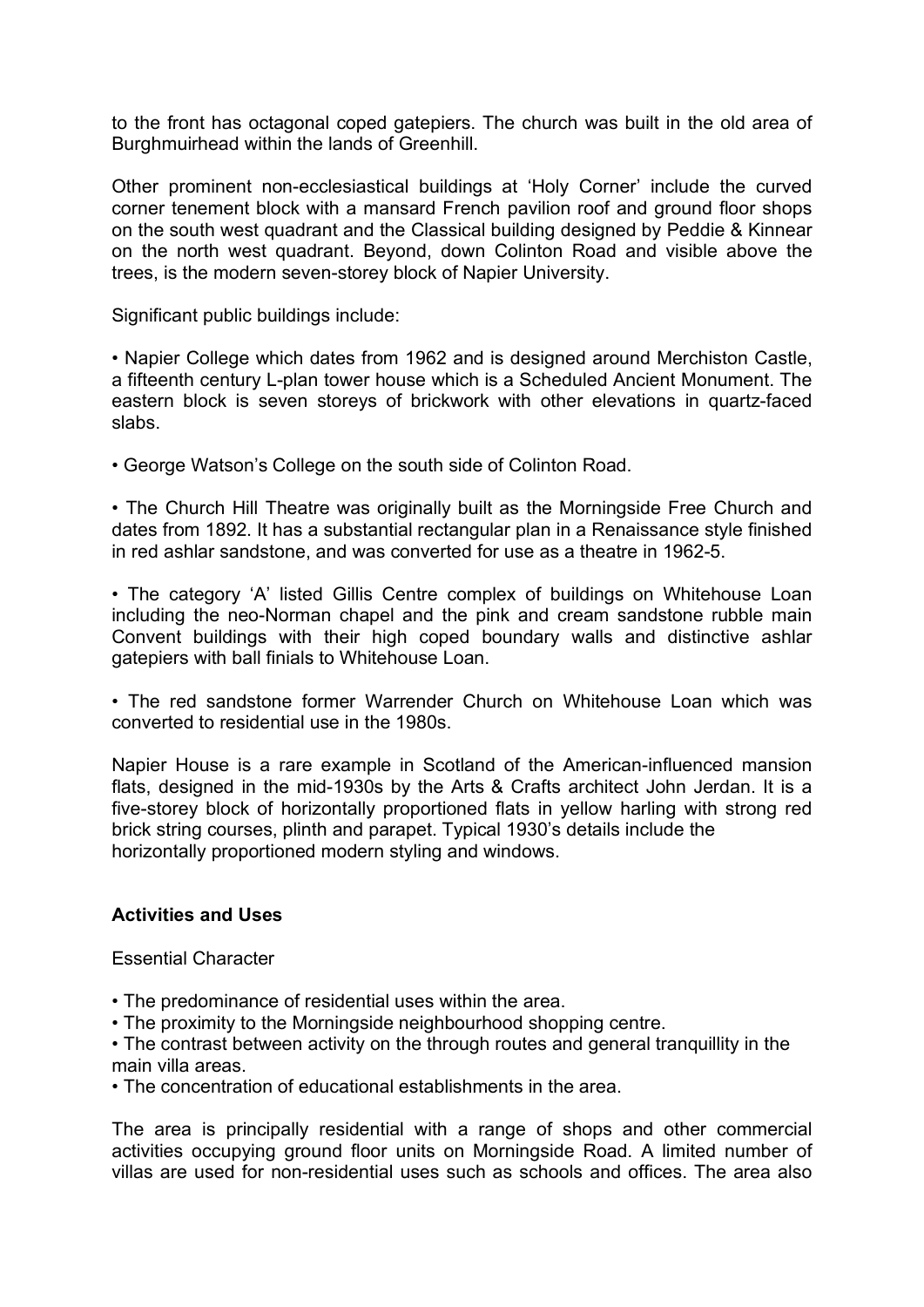contains a theatre and three major educational institutions at Napier University, Gillis Centre and George Watson's College. Morningside Road and Colinton Road act as through routes to the south and west.

The general atmosphere of most of the area is of high amenity and serenity. However, this contrasts with the main through routes which are characteristically places of activity in terms of social and commercial activities, and traffic movement.

#### **Natural Heritage**

Essential Character

• Limited public open spaces.

• Private open space as the setting to buildings is essential in maintaining the character of the area.

• Importance of natural heritage features forming the boundary to the Conservation Area, the Union Canal and Bruntsfield Links.

There are few public open spaces within the Conservation Area. Those that exist are formal in nature, bowling greens, gardens etc. Open spaces, although not public, are provided by the extensive private gardens.

Examples of open spaces which are important to the character of the Conservation Area include:

• The ground on the corner of Thirlestane Road and Whitehouse Loan which is bounded by the original high stone boundary wall that formed the boundary to the Gillis Centre.

• The central green space on Greenhill Gardens. It is said that this small garden area was an ancient burial ground for plague victims.

• The bowling green/ tennis courts at the corner of Polwarth Terrace, which form an important green space on the approach to the town centre. It is also on the edge of the Conservation Area and forms an important node/confluence in the surrounding townscape.

• The private gardens on Merchiston Gardens, forming the setting to the surrounding terrace and George Watson's Upper primary School.

Public open spaces influence the boundaries to the Conservation Area, Bruntsfield Links to the north and the Union Canal to the west. These spaces are important to the overall setting of the Conservation Area. The scale of these open spaces and the diverse landscape structure are important for biodiversity.

Significant tree specimens are apparent along Strathearn Place, Clinton Road and Napier Road. These were once tree lined avenues or boundaries to estates in the area that were incorporated into development plots at a later stage. Since then the tree cover in the area has been developed substantially within individual plots and gardens giving an extensive landscape framework to the built development.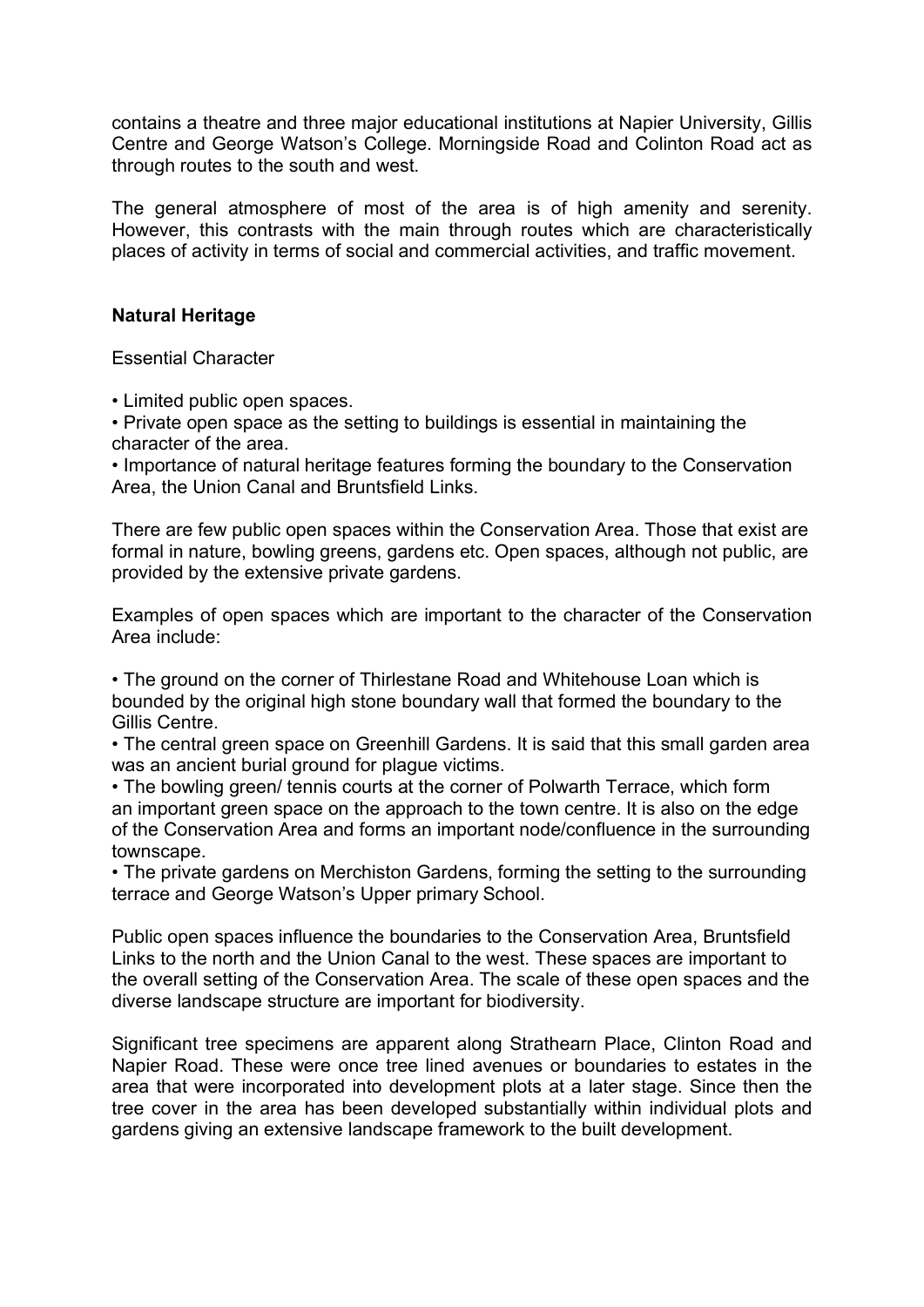Within the majority of the Conservation Area the scale of the plots has allowed trees to become features of both the rear and front gardens. The trees help to integrate the built development throughout the area.

Four Tree Preservation Orders (TPOs) have been applied in the Conservation Area:

- Area TPO 14 Merchiston Crescent
- Individual TPO Napier Road (The Limes)
- Group TPO 9 Merchiston Park
- Woodland TPO Cranley School (Spylaw Road and Colinton Road)

Individual trees within gardens play a significant role in creating the character of the Conservation Area. Particular attention should be given to existing trees when considering changes to any development layout in the area. Opportunities for introducing further trees and replacing trees that are lost to age should be considered throughout the area. The long-term management of trees in these situations is of paramount importance.

# **MANAGEMENT**

#### **Legislation, policies and guidance**

#### Conservation Areas

The Planning (Listed Buildings and Conservation Areas) (Scotland) Act 1997 states that Conservation Areas are 'areas of special architectural or historic interest, the character or appearance of which it is desirable to preserve or enhance. Local authorities have a statutory duty to identify and designate such areas.

Special attention must be paid to the character and appearance of the Conservation Area when planning controls are being exercised. Conservation Area status brings several special controls:

- The demolition of unlisted buildings requires Conservation Area Consent;
- Some permitted development rights, which allow improvements or alterations to the external appearance of dwelling houses and flatted dwellings, are removed; and
- Works to trees are controlled (see Trees for more detail).

The removal of buildings which make a positive contribution to an area is only permitted in exceptional circumstances, and where the proposals meet certain criteria relating to condition, conservation deficit, adequacy of efforts to retain the building and the relative public benefit of replacement proposals. Conservation Area Character Appraisals are a material consideration when assessing applications for development within Conservation Areas.

Alterations to windows are also controlled in Conservation Areas in terms of the Council's guidelines. uPVC windows are not considered acceptable in the Conservation Area in terms of the Council's Guidance on Replacement Windows.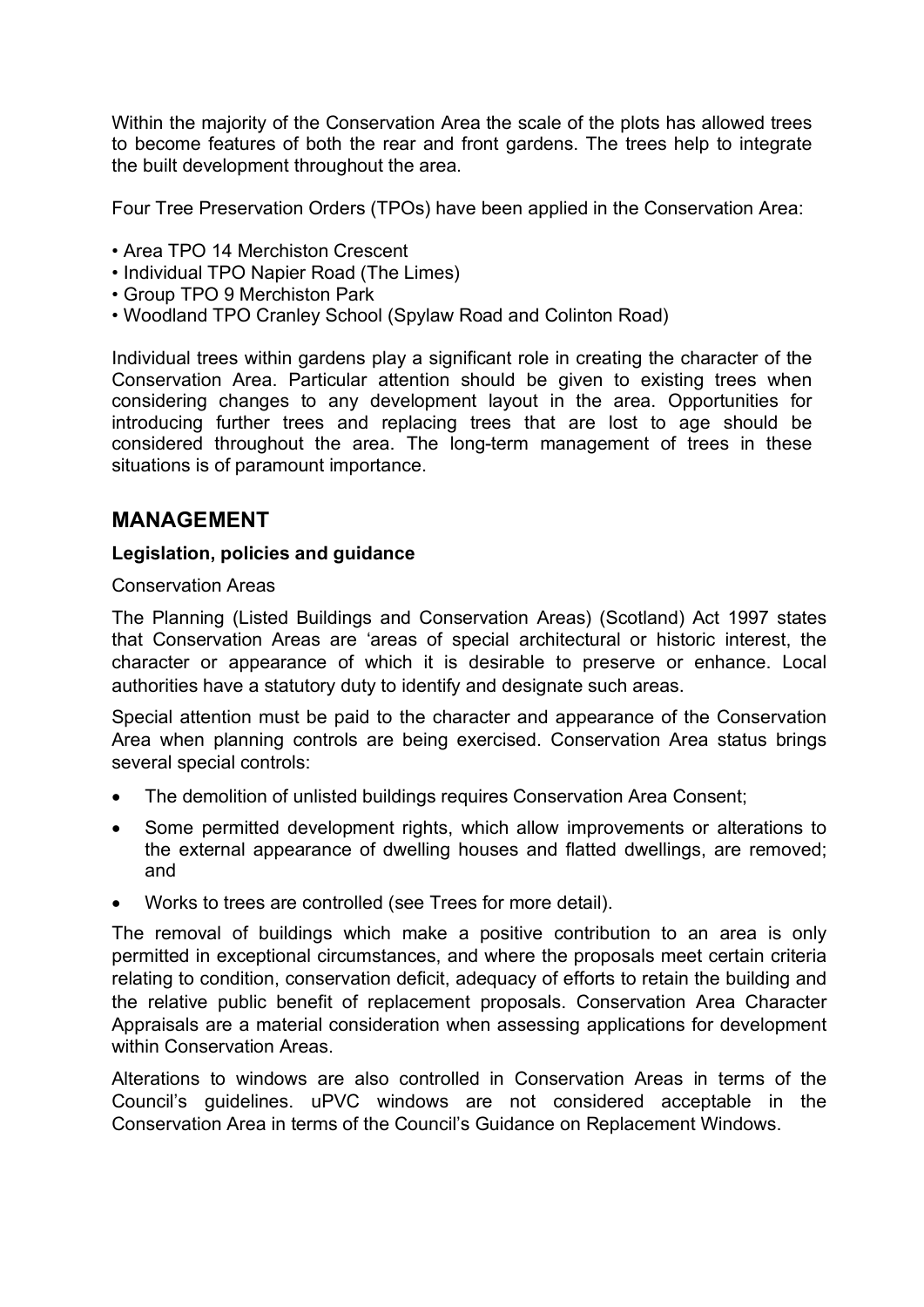# **Listed buildings**

A significant number of buildings within the Conservation Area are listed for their special architectural or historic interest and are protected under the Planning (Listed Buildings and Conservation Areas) (Scotland) Act 1997. Listed building consent is required for the demolition of a listed building, or its alteration or extension in any manner which would affect its special character.

# **Planning guidance**

More detailed, subject-specific guidance is set out in Planning Guidance documents. Those particularly relevant to the Merchiston and Greenhill Conservation Area are:

- Guidance for Householders;
- Guidance for Businesses;
- Listed Buildings and Conservation Areas;
- Developer contributions and affordable housing;
- Edinburgh Design guidance;
- Communications Infrastructure; and
- Street Design Guidance.

In addition, several statutory tools are available to assist development management within the Conservation Area.

#### **Article 4 Direction Orders**

The Town and Country Planning (General Permitted Development) (Scotland) Order 1992, amended 2012, (abbreviated to GPDO), restricts the types of development which can be carried out in a Conservation Area without the need for planning permission. These include most alterations to the external appearance of dwelling houses and flats. Development is not precluded, but such alterations will require planning permission and special attention will be paid to the potential effect of proposals.

Under Article 4 of the GPDO, the planning authority can seek the approval of the Scottish Ministers for Directions that restrict development rights further. The Directions effectively control the proliferation of relatively minor developments in Conservation Areas which can cumulatively lead to the erosion of character and appearance. The Merchiston and Greenhill Conservation Area has Article 4 Directions covering the following classes of development:

- 7 The erection, construction, maintenance, improvement or alteration of a gate, fence, wall or other means of enclosure;
- 38 water undertakings;
- 39 development by gas suppliers; and
- 40 development by electricity undertakers.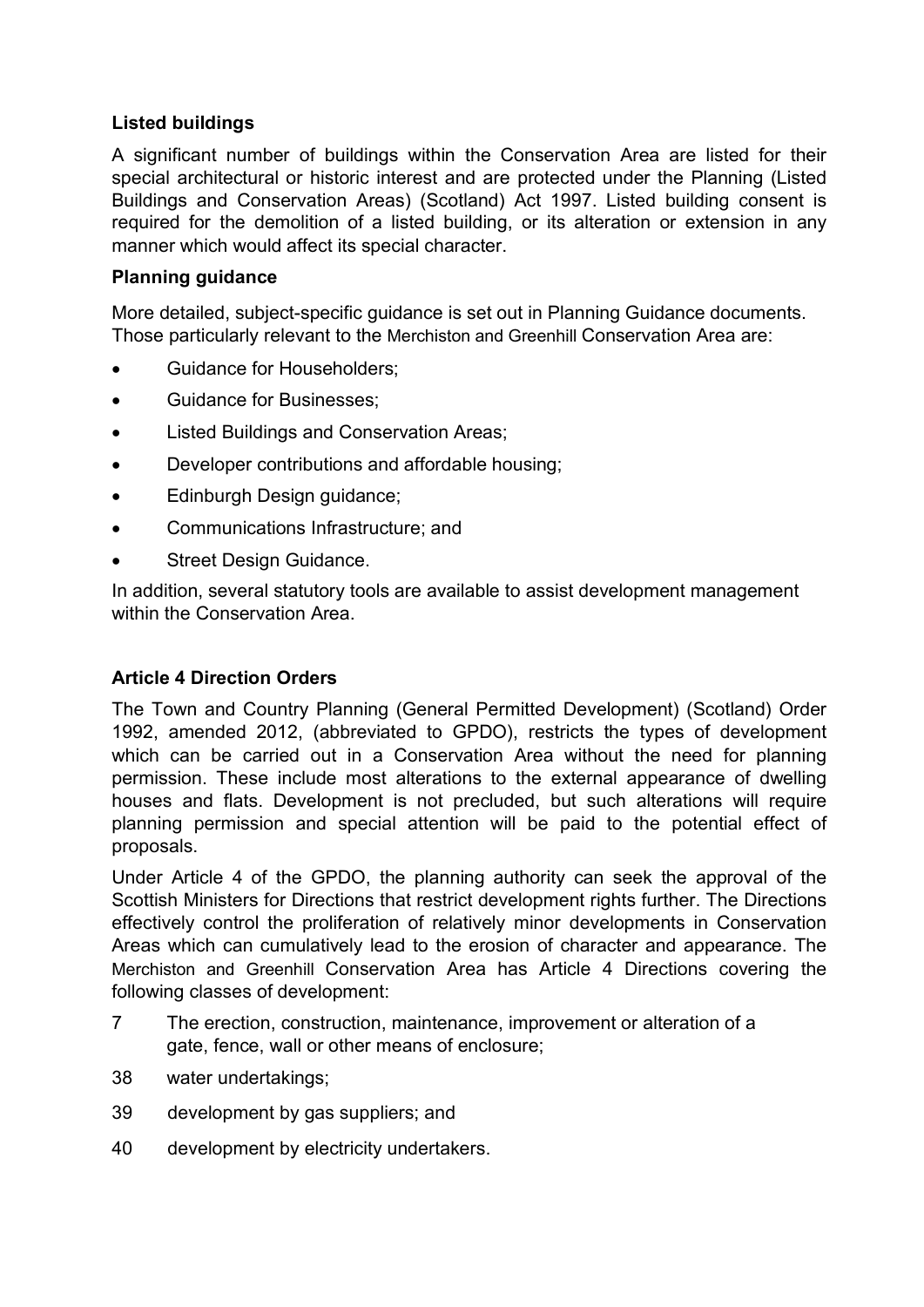# **Trees**

Public and private mature trees contribute to the character of the Conservation Area. Larger trees are also complementary to the scale of Merchiston and Greenhill's wide streets and large villa grounds. Loss of mature trees and the planting of trees of an inappropriate scale have a significant impact on the character of the Conservation Area.

Trees within Conservation Areas are covered by the Town and Country Planning (Scotland) Act 1997 as amended by the Planning Act 2006. This Act applies to the uprooting, felling or lopping of a tree having a diameter exceeding 75mm at a point 1.5m above ground level. The planning authority must be given six weeks' notice of the intention to uproot, fell or lop trees. Failure to give notice will render the person liable to the same penalties as for contravention of a Tree Preservation Order (TPO).

Tree Preservation Orders are made under planning legislation to protect individual and groups of trees considered important for amenity or because of their cultural or historic interest. When assessing amenity, the importance of trees as wildlife habitats will be taken into consideration. There is a strong presumption against any form of development or change of use of land which is likely to damage or prejudice the future long-term existence of trees covered by a Tree Preservation Order. The removal of trees for arboriculture reasons will not imply that the space created by their removal can be used for development.

Appropriate planting is encouraged in areas which have lost a substantial number of large trees or would benefit from such planting, particularly on corner sites where large trees could easily be accommodated. Tree maintenance which preserves the scale, character and outline of the tree will be promoted. Replacement trees should be selected to form appropriate settings for individual houses and contribute to an integrating framework for the whole area. Framework trees should be substantial, long lived, hardy, and interesting in form. They should be in scale with and provide a setting for the buildings.

*Trees in the City* contains a set of policies with an action plan used to guide the management of the Council's trees and woodlands.

# **Assessing Development within the Conservation Area**

The richness of Merchiston and Greenhill's built heritage is considerable. It is this complexity and diversity which make it attractive yet make these qualities hard to define. It also has a fragility and human scale which often does not sit easily with the demands of present-day development requirements. These are qualities and conflicts that must be resolved if the character of the Conservation Area is to be sensitively interpreted and enhanced.

# **General Criteria**

General issues to be considered in assessing development proposals in the Conservation Area include the appropriateness of the overall massing of development, its scale (the expression of size indicated by the windows, doors, floor heights, and other identifiable units), its proportions and its relationship with its context i.e. whether it sits comfortably. Development should be in harmony with, or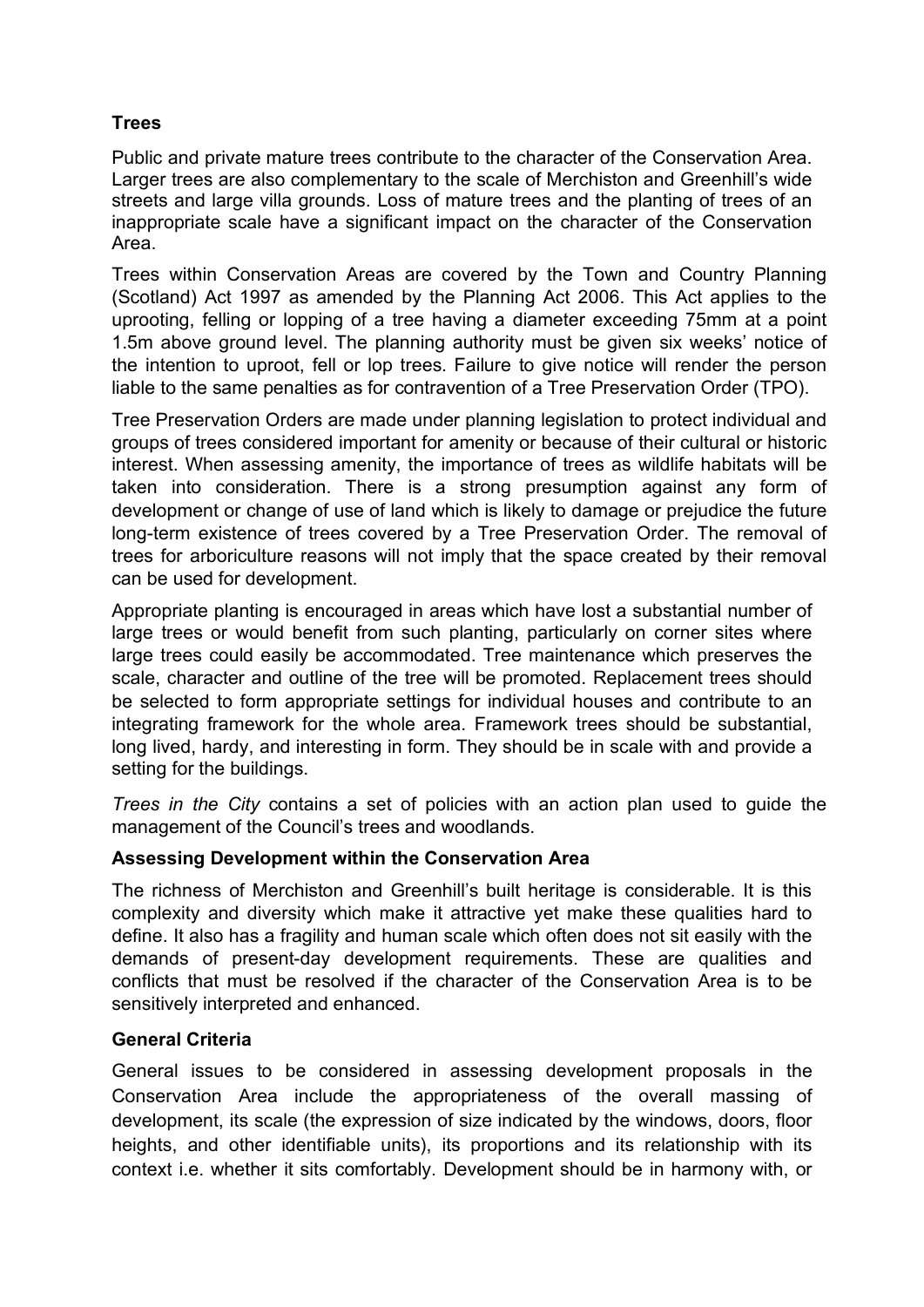complimentary to, its neighbours having regard to the adjoining architectural styles. Villas set in enclosed spacious garden grounds, which are a feature of parts of the Conservation Area and make a significant contribution to its character should be protected from the loss of boundary walls, additional hardstanding, ancillary buildings and side extensions where they impact on views through to the rear garden. The use of materials generally matching those which are historically dominant in the area is important, as is the need for the development not to have a visually disruptive impact on the existing townscape. It should also, as far as possible, fit into the "grain" of the Conservation Area, for example, by respecting historic layout, street patterns or existing landform. It is also important where new uses are proposed that they respect the unique character and general ambience of the Conservation Area, for example certain developments may adversely affect the character of a Conservation Area through noise, nuisance and general disturbance. Proposals outside the boundaries of the Conservation Area should not erode the character and appearance of Merchiston and Greenhill. The natural environment along the Water of Leith should be protected, conserved, enhanced and managed.

#### **New Buildings**

Where new development does not have an adverse impact on the character of the Conservation Area and is considered acceptable, it should be of good contemporary design that is sympathetic to the spatial pattern, scale, massing, proportions, building line and design of traditional buildings in the area. Any development, either within or outside the Conservation Area, should be restricted in height and scale in order to protect the key views of the Conservation Area. New development should protect the setting of individual buildings and the historic context. The quality of alterations to shop fronts, extensions, dormers and other minor alterations should also be of an appropriately high standard.

The development of new buildings in the Conservation Area should be a stimulus to imaginative, high quality design, and seen as an opportunity to enhance the area. What is important is not that new buildings should directly imitate earlier styles, rather that they should be designed with respect for their context, as part of a larger whole which has a well-established character and appearance of its own. Therefore, while development of a gap site in a traditional terrace may require a very sensitive design approach to maintain the overall integrity of the area; in other cases, modern designs sympathetic and complimentary to the existing character of the area may be acceptable.

#### **Alterations and Extensions**

Proposals for the alteration or extension of properties in the Conservation Area will normally be acceptable where they are sensitive to the existing building, in keeping with the character and appearance of the particular area and do not prejudice the amenities of adjacent properties. Extensions should be subservient to the building, of an appropriate scale, use appropriate materials and should normally be located on the rear elevations of a property. Very careful consideration will be required for alterations and extensions affecting the roof of a property, as these may be particularly detrimental to the character and appearance of the Conservation Area.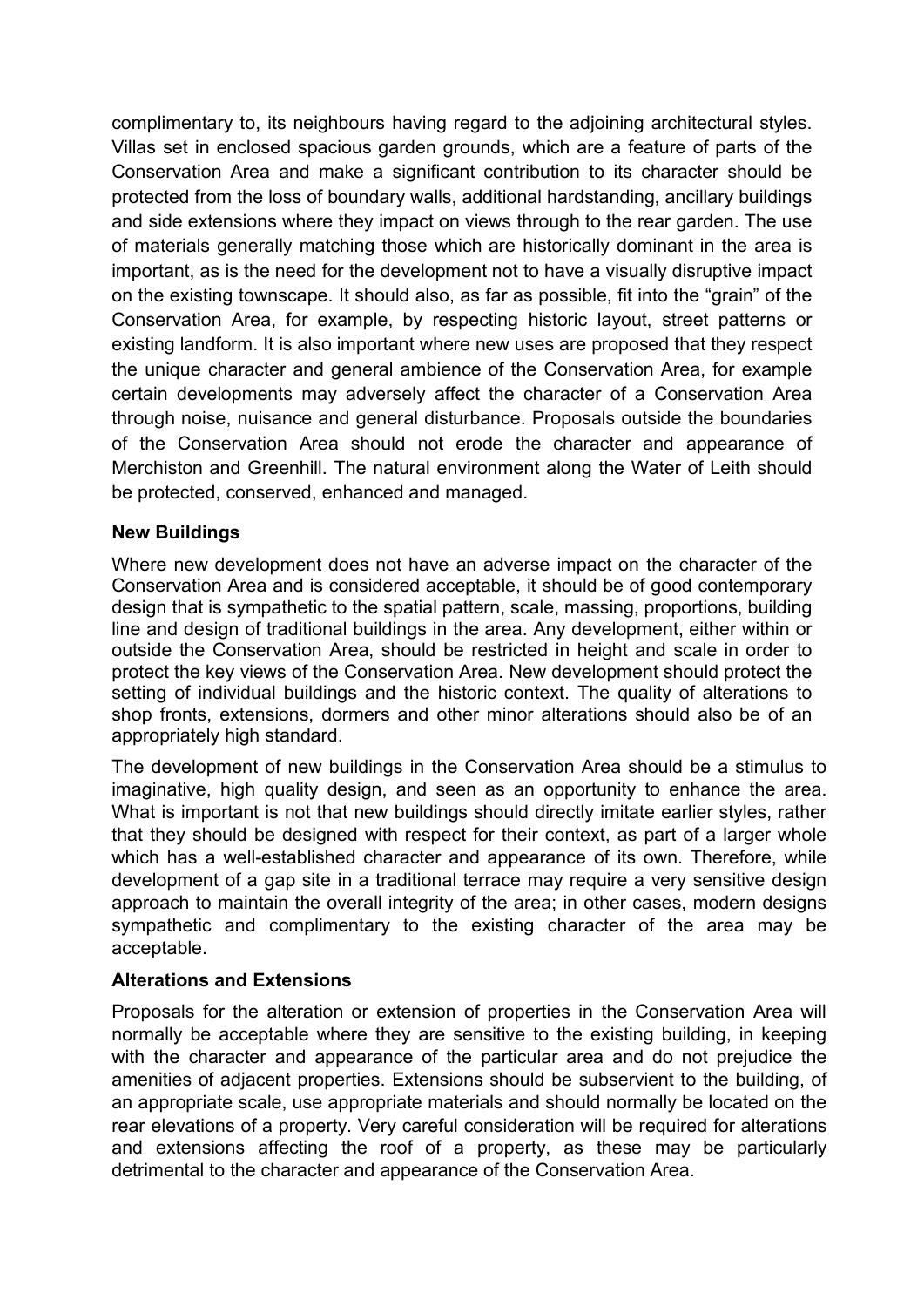#### **Definition of 'Character' and 'Appearance'**

Conservation Areas are places of special architectural or historic interest, the character and appearance of which it is desirable to preserve or enhance.

The character of an area is the combination of features and qualities which contribute to the intrinsic worth of an area and make it distinctive. Special character does not derive only from the quality of buildings. Elements such as the historic layout of roads, paths and boundaries, paving materials, urban grain and more intangible features, such as smells and noises which are unique to the area, may all contribute to the local scene. Conservation Area designation is the means of recognising the importance of all these factors and of ensuring that planning decisions address these qualities.

Appearance is more limited and relates to the way individual features within the Conservation Area look.

Care and attention should be paid in distinguishing between the impact of proposed developments on both the character and appearance of the Conservation Area.

#### **OPPORTUNITIES FOR DEVELOPMENT**

Development opportunities for infill or replacement may arise within the area and will be considered in terms of the relevant guidance. The Edinburgh Design Guidance, Guidance for Householders and Listed Buildings and Conservation Areas explain the Council's approach to design in historic contexts.

The unsympathetic subdivision of garden grounds can erode the quality of a building's form and proportion, and the historic relationship between buildings.

#### **OPPORTUNITIES FOR ENHANCEMENT**

The character appraisal emphasises the more positive aspects of character in order that the future can build on what is best within the Conservation Area. The quality of urban and architectural design needs to be continuously improved if the character of the Conservation Area is to be enhanced. The retention of good quality buildings (as well as listed buildings) and the sensitive interpretation of traditional spaces in development are of particular importance.

#### **Streetscape**

Careful consideration should be given to floorscape which is an essential part of the overall appreciation of Merchiston and Greenhill's rich townscape heritage. Repair and renewal work to street surfaces should be carefully detailed and carried out to the highest standards using quality natural materials.

#### **High Buildings**

The buildings within the Conservation Area have generally consistent heights and the character of the area is particularly susceptible to buildings that break the prevailing roof and eaves height and impinge on the many important views. It is also important to protect the character of the Conservation Area from the potentially damaging impact of high buildings outside the Conservation Area.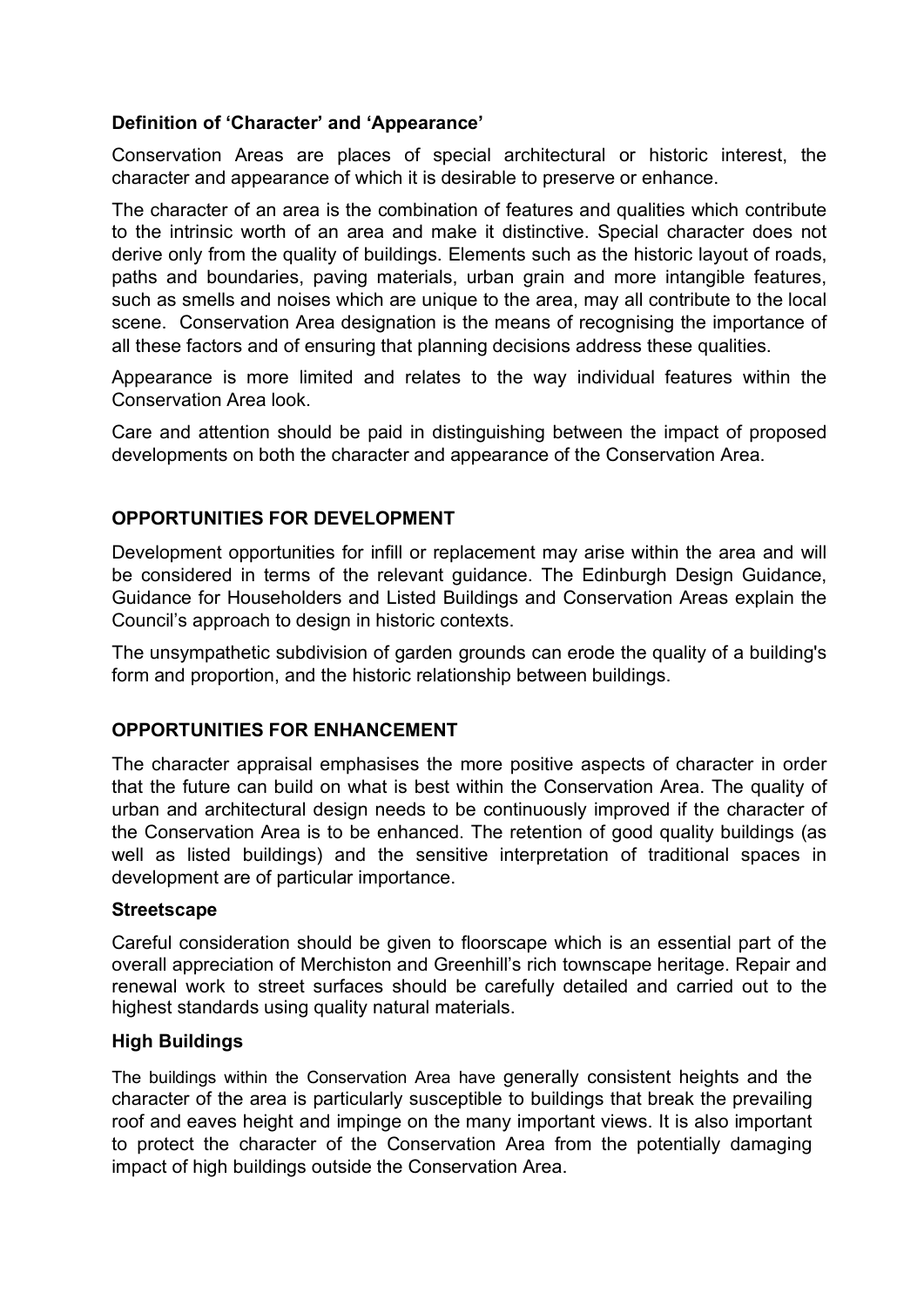#### **Repair, Maintenance and Alterations**

The character of the Conservation Area is maintained through regular maintenance of the built fabric in appropriate quality materials. Alterations should maintain the character and appearance. The reinstatement of boundary enclosures to the original pattern would benefit the overall architectural character of the area.

#### **Boundary Treatments**

Stone boundary walls are a key feature within the Conservation Area. They should be repaired and reinstated where appropriate.

#### **REFERENCES**

Smith, Charles. Historic South Edinburgh. Harris, Stuart. Street Names of Edinburgh. J. Gifford, C. McWilliam & D. Walker. Buildings of Scotland: Edinburgh., Penguin, 1984.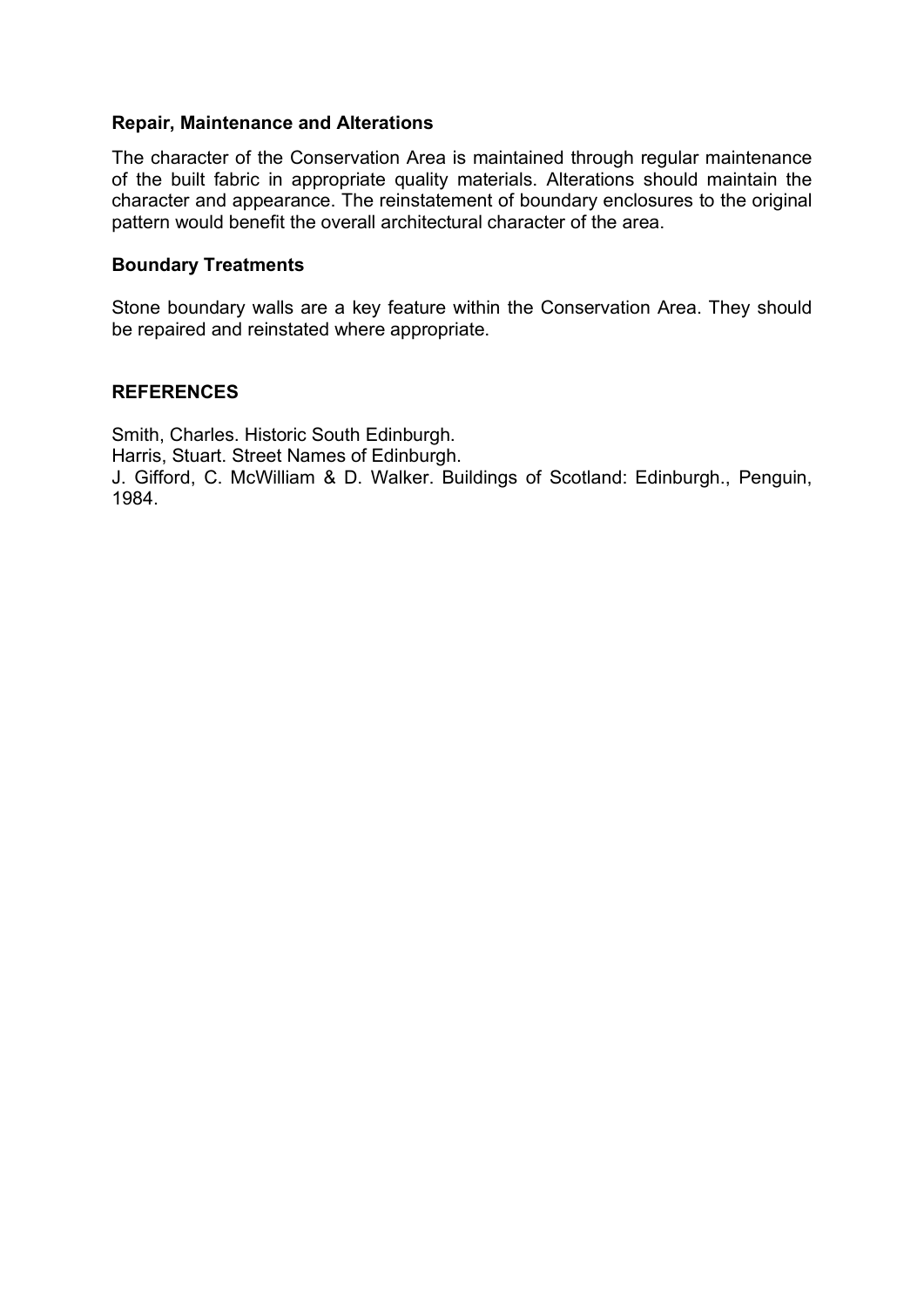#### **Appendix 3: Merchiston and Greenhill Conservation Area Character Appraisal: Consultation Results.**

The consultation ran for six weeks from 19 November 2022. Five responses were submitted.

How clearly does the appraisal set out the issues within the Merchiston and Greenhill Conservation Area?

1 Very Clear 4 Somewhat Clear

To what extent you agree or disagree with the proposed revised appraisal of the Merchiston and Greenhill Conservation Area?

2 Strongly Agree

3 Somewhat Agree

#### **Comments and Responses**

| <b>Comment</b>                                  | <b>Response</b>                               |
|-------------------------------------------------|-----------------------------------------------|
| The Cockburn Association would wish to          | <b>Noted</b>                                  |
| support this new Character Appraisal and        |                                               |
| welcomes its updating.                          |                                               |
| The appraisal is well structured and easy to    | <b>Noted</b>                                  |
| understand. I found myself agreeing with        |                                               |
| the general description and context etc. It     |                                               |
| reads as a generally satisfactory               |                                               |
| description of the area and highlights the      |                                               |
| most important features of it.                  |                                               |
| A factual error was noted.                      | This has been corrected.                      |
| We are denied the right to place solar          | These comments relate to particular           |
| panels on our roof when they cannot be          | applications and are not directly relevant to |
| seen from the road. Surely decarbonisation      | the contents of the appraisal.                |
| will require some changes to the                |                                               |
| management of our very special environs.        |                                               |
|                                                 |                                               |
| I strongly support the observation that         |                                               |
| traditional materials should be used for        |                                               |
| repairs and new build in the area. Sadly,       |                                               |
| however, I understand that the current City     |                                               |
| of Edinburgh Planning Department do not         |                                               |
| share this view and discourage what they        |                                               |
| describe as 'pastiche' extensions.              |                                               |
| I am particularly distressed by the fact that   |                                               |
| a neighbouring 1830s old stone farm house       |                                               |
| is due to have a replacement extension          |                                               |
| constructed with significant metal walls.<br>It |                                               |
| is good news that the existing extension -      |                                               |